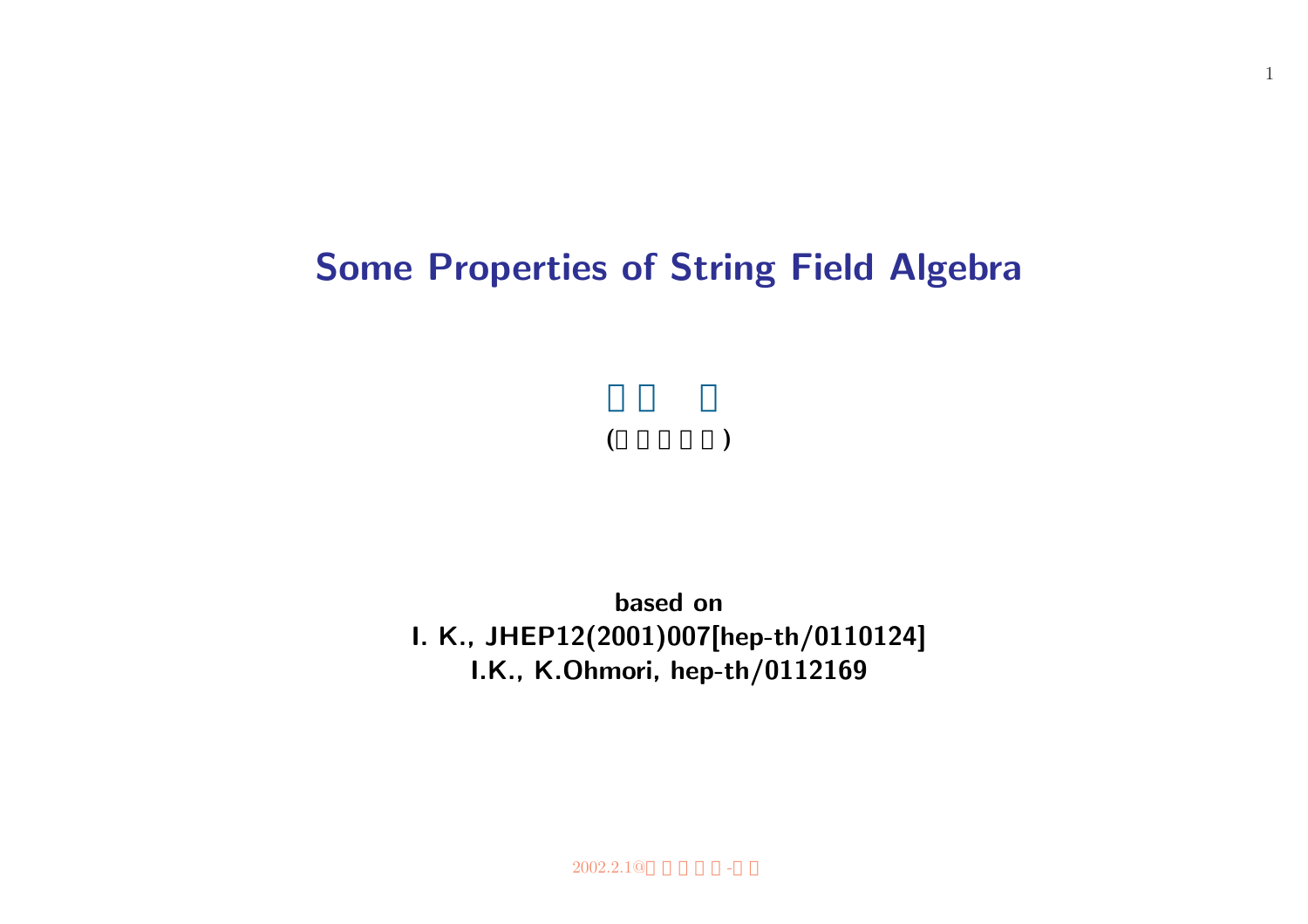## **Sen's conjecture (for bosonic open string field theory)**



**CSFT(cubic string field theory) Witten**

$$
S_{\mathrm{CSFT}}=-\frac{1}{g_o^2}\left(\frac{1}{2}\langle \Phi, Q_B\Phi\rangle+\frac{1}{3}\langle \Phi, \Phi*\Phi\rangle\right)
$$

**Sen's conjecture says there is a solution of CSFT Φ***<sup>c</sup>* **:**  $Q_B \Phi_c + \Phi_c * \Phi_c = 0$  and  $-S_{\text{CSFT}}|_{\Phi_c}/V_{26} = T_{25}$ .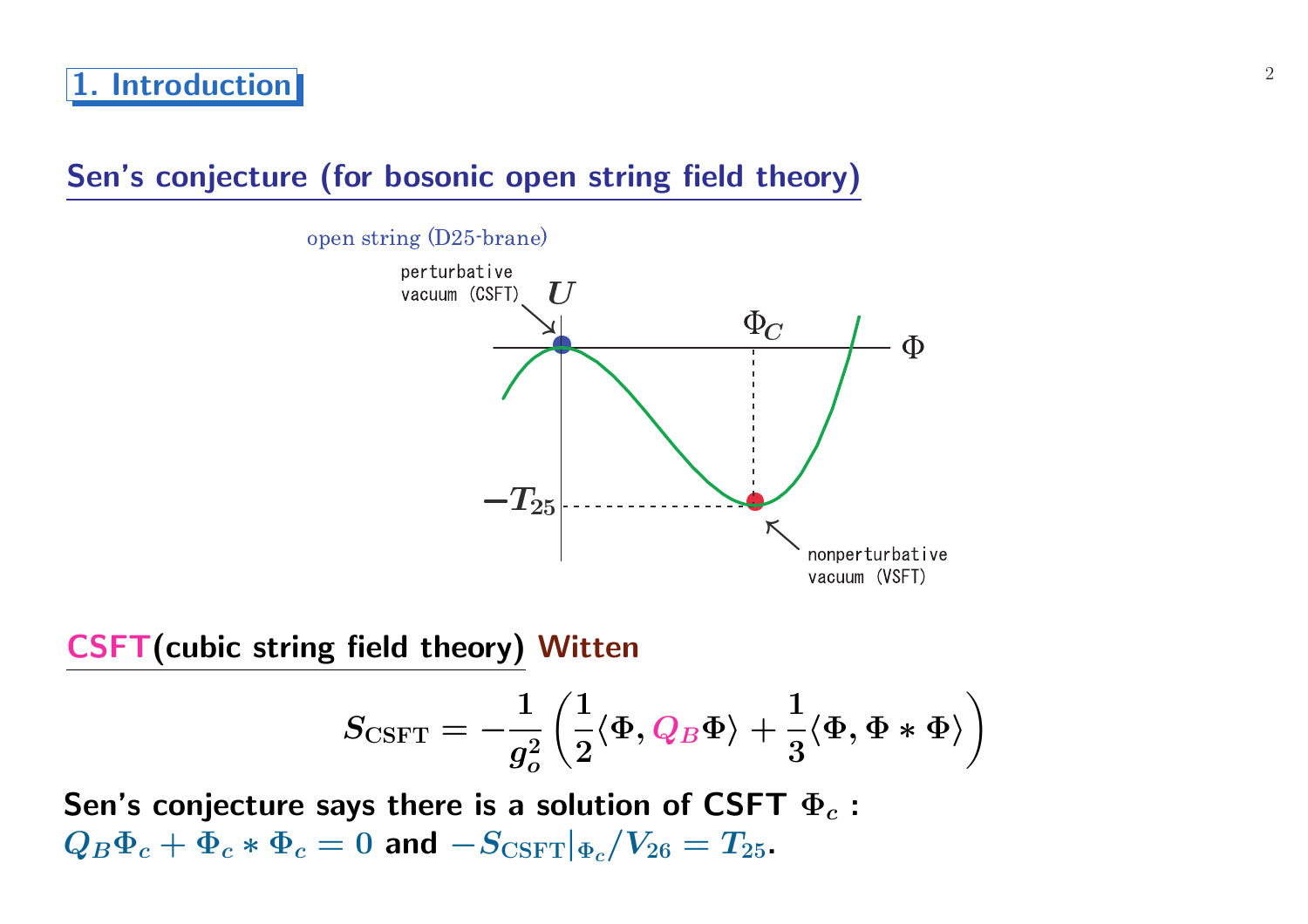<sup>3</sup> **VSFT(vacuum string field theory) Rastelli-Sen-Zwiebach (RSZ)**

$$
S_{\text{VSFT}}=-\kappa_0\left(\frac{1}{2}\langle \Phi, {\cal Q}\Phi\rangle+\frac{1}{3}\langle \Phi, \Phi*\Phi\rangle\right)
$$

**This describes the physics around nonperturbative vacuum (no D25-brane).** *Q* **should satisfy the following conditions to define a gauge theory**

$$
Q^2 = 0, Q(A * B) = QA * B + (-1)^{|A|}A * QB, \langle QA, B \rangle = -(-1)^{|A|} \langle A, QB \rangle
$$

**and have vanishing cohomology and universality (no matter information).**

**These requirements are satisfied by**

$$
\mathcal{Q}=\Sigma_nf_n(c_n+(-1)^nc_{-n}),
$$

**where** *f<sup>n</sup>* **is some coefficient. Later, its canonical choice was given by Gaiotto-Rastelli-Sen-Zwiebach (GRSZ):**

$$
\mathcal{Q}=\frac{1}{2i}(c(i)-c(-i))=c_0-(c_2+c_{-2})+(c_4+c_{-4})+\cdots
$$

**To realize this scenario, it is necessary to have an analytic solution of CSFT or VSFT which relates them. We investigate Witten's** *∗* **product for this purpose.**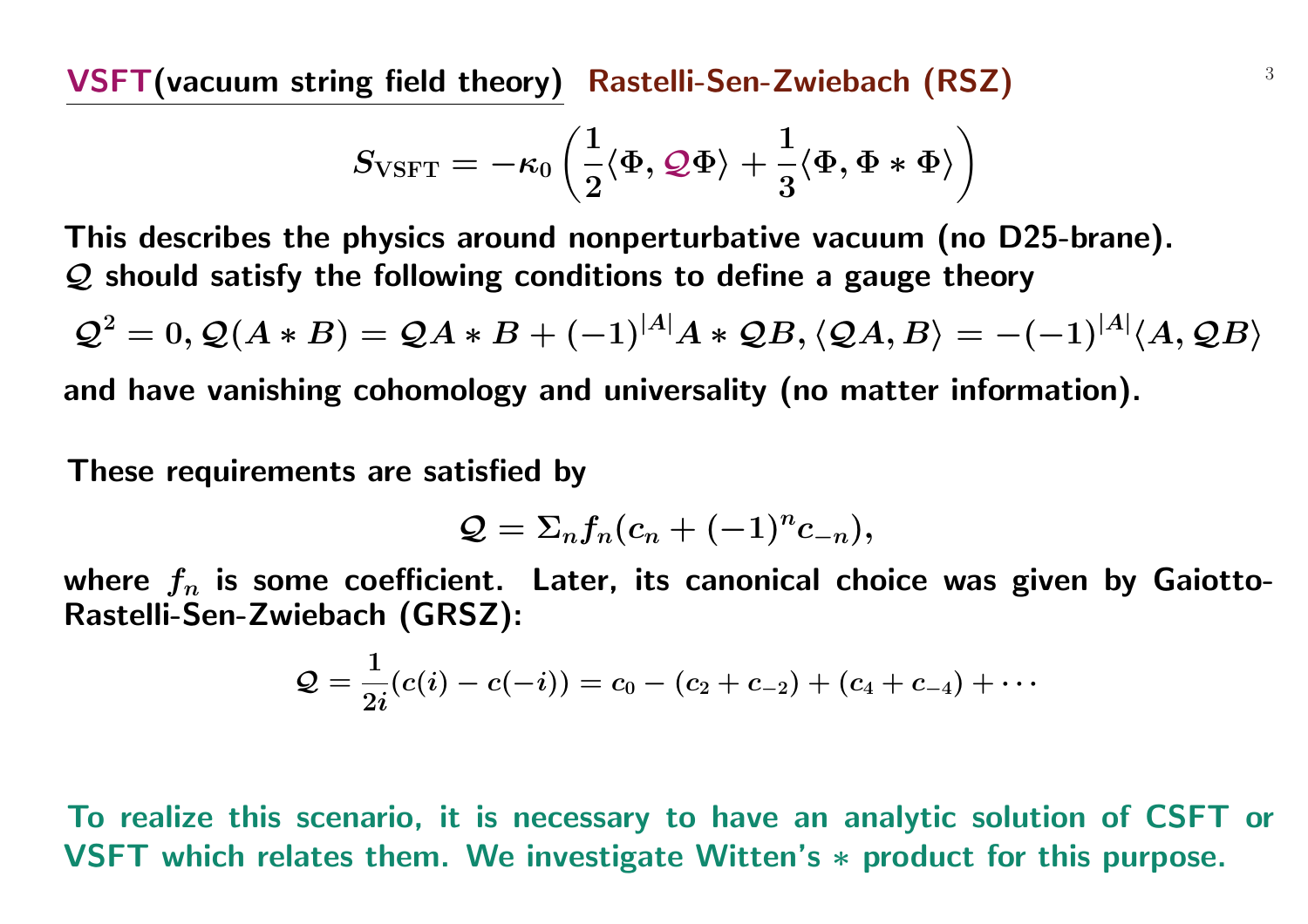**The Witten's** *∗* **product represents string interaction. This is represented by operator formalism using oscillators or CFT technique.**

**In the context of VSFT, some techniques using oscillator representation have been developed in** *matter part* **especially to construct projectors which satisfy** *reduced* **equation of motion of VSFT :**  $\Phi_M \star \Phi_M = \Phi_M$ . **We extend them to** *ghost part* **and solve** *full* **equation**

**of motion of VSFT :**  $\mathcal{Q}\Phi + \Phi \star \Phi = 0$ .



**Because**  $Q$  is linear in *c*-ghost, one can take the ansatz  $|\Phi_c\rangle = |\Phi_M\rangle|\Phi_G\rangle$  and the e.o.m is reduced **to**  $\Phi_M \star \Phi_M = \Phi_M$  in matter part by assuming the existence of a solution  $\Phi_G$  in ghost part which satisfies  $\mathcal{Q}\Phi_G + \Phi_G \star \Phi_G = 0$ . Many authors discussed D-brane solutions of VSFT with this strategy **before.**

**In the context of purely CSFT, Horowitz et.al. discussed (formal) solutions. Using CFT technique, we reexamine them to construct a solution of CSFT which derives GRSZ's proposed VSFT action.**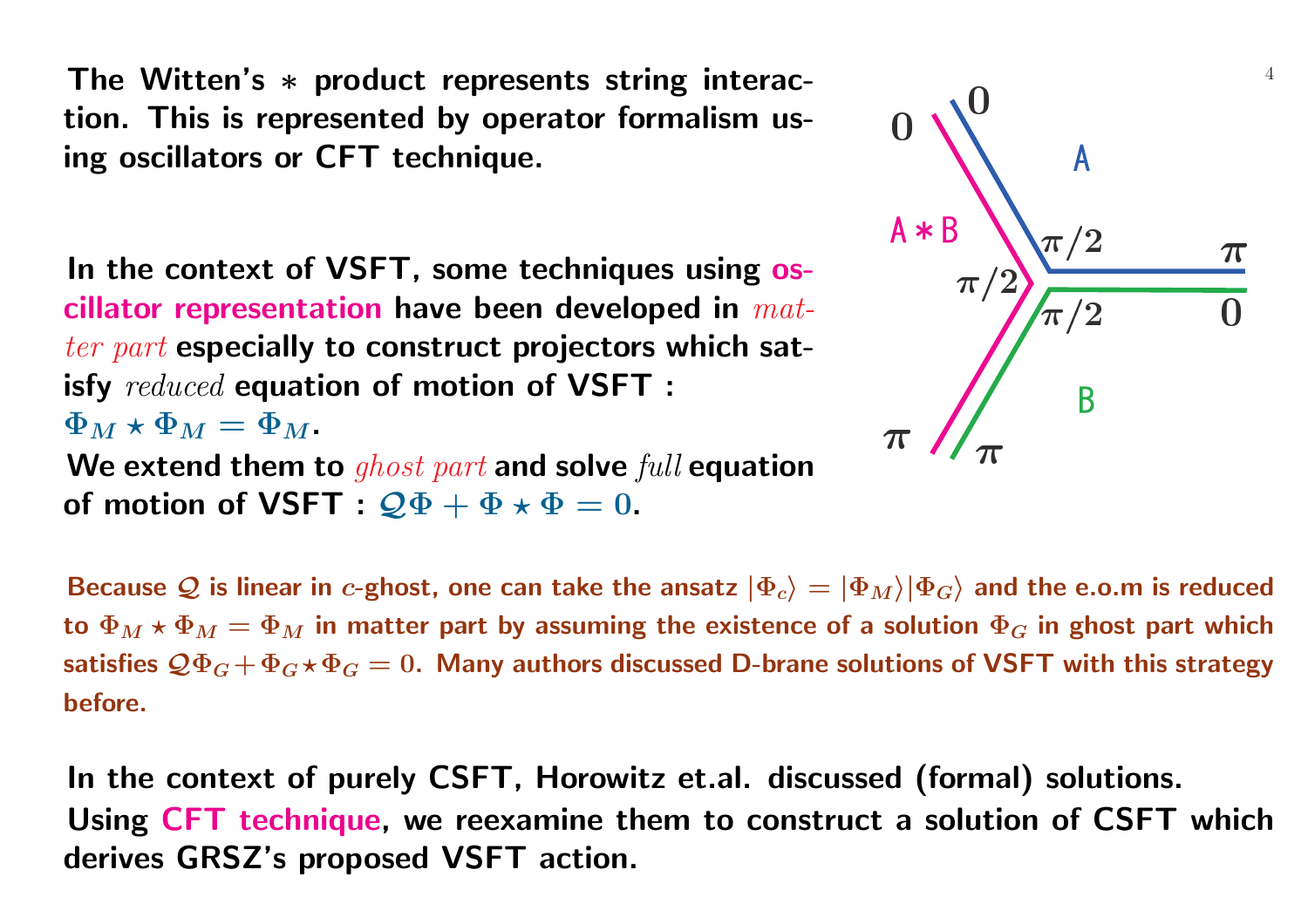# *§***1. Introduction**

*§***2. Oscillator Approach**

**Neumann coefficient matrices, reduced star product, some formulas for wedge-like states, application to VSFT, subtlety of the identity state**

*§***3. CFT Approach**

**Generalized Gluing and Resmoothing Theorem (GGRT), some formulas for wedge states, a derivation of VSFT from CSFT**

*§***4. Summary and Discussion**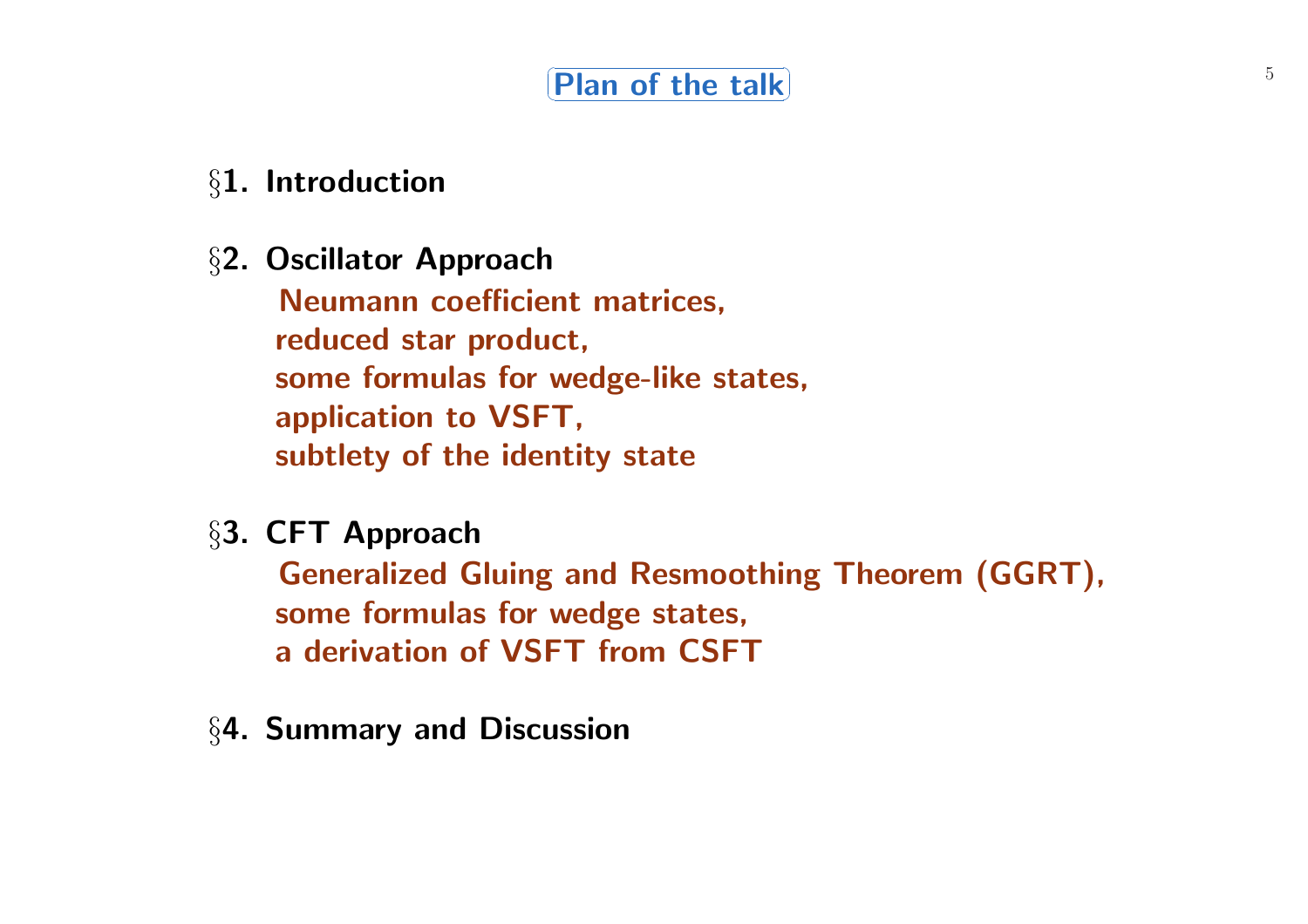### **2. Oscillator Approach**

**For two string fields** *A, B***, which are represented by some oscillators on a particular** Fock vacuum, we define the Witten's  $\star$  product as

 $|A \star B\rangle_1 := {}_2\langle A|_3\langle B|1,2,3\rangle = \langle 2,4|A\rangle_4\langle 3,5|B\rangle_5|1,2,3\rangle,$ 

where 3-string vertex  $|1,2,3\rangle$  and reflector  $\langle 1,2|$  are represented by

$$
\begin{array}{lcl} |V_{3}\rangle&=&|1,2,3\rangle=\tilde{\mu}_{3}\int d^{d}p^{(1)}d^{d}p^{(2)}d^{d}p^{(3)}(2\pi)^{d}\delta^{d}(p^{(1)}+p^{(2)}+p^{(3)})e^{E_{3}}|0,p\rangle,\\ E_{3}&=&-\frac{1}{2}\sum_{r,s=1}^{3}\sum_{n,m\geq 1}a^{(r)\dagger}_{nm}V_{nm}^{rs}a^{(s)\dagger}_{m}-\sum_{r,s=1}^{3}\sum_{n\geq 1}p^{(r)}V_{0n}^{rs}a^{(r)\dagger}_{n}-\frac{1}{2}\sum_{r,s=1}^{3}p^{(r)}V_{00}^{rs}p^{(s)}-\sum_{r,s=1}^{3}\sum_{n\geq 1,n\geq 0}c_{-n}^{(r)}X_{nm}^{rs}b_{-m}^{(s)},\\ |0,p\rangle&=&|0,p^{(1)}\rangle|0,p^{(2)}\rangle|0,p^{(3)}\rangle,\;\;b^{(i)}_{n}|0,p^{(i)}\rangle=0,\;\;n\geq 1,\;\;c^{(i)}_{m}|0,p^{(i)}\rangle=0,\;\;m\geq 0,\\ \langle V_{2}|\;\;=\;\langle 1,2|\;\;=\int d^{d}p^{(1)}d^{d}p^{(2)}\langle 0,p|e^{E_{2}}\delta^{d}(p^{(1)}+p^{(2)})\delta(c^{(1)}_{0}+c^{(2)}_{0})\\ E_{2}&=&-\sum_{n,m\geq 1}a^{(1)}_{n}C_{nm}a^{(2)}_{m}-\sum_{n,m\geq 1}(c^{(1)}_{n}C_{nm}b^{(2)}_{m}+c^{(2)}_{n}C_{nm}b^{(1)}_{m}),\;\;\langle 0,p|=\phantom{}_{1}\langle 0,p^{(1)}|_{2}\langle 0,p^{(2)}|,\;\;C_{nm}:=(-1)^{n}\delta_{n,m}. \end{array}
$$

**This 3-string vertex is a solution of the connection condition:**

$$
\left(X^{(r)}(\sigma)-X^{(r-1)}(\pi-\sigma)\right)|V_3\rangle=0,\ \left(P^{(r)}(\sigma)+P^{(r-1)}(\pi-\sigma)\right)|V_3\rangle=0,\quad 0\leq\sigma\leq\frac{\pi}{2},\\ \left(c^{\pm(r)}(\sigma)+c^{\pm(r-1)}(\pi-\sigma)\right)|V_3\rangle=0,\ \ \left(b^{\pm(r)}(\sigma)-b^{\pm(r-1)}(\pi-\sigma)\right)|V_3\rangle=0,\ r=1,2,3.
$$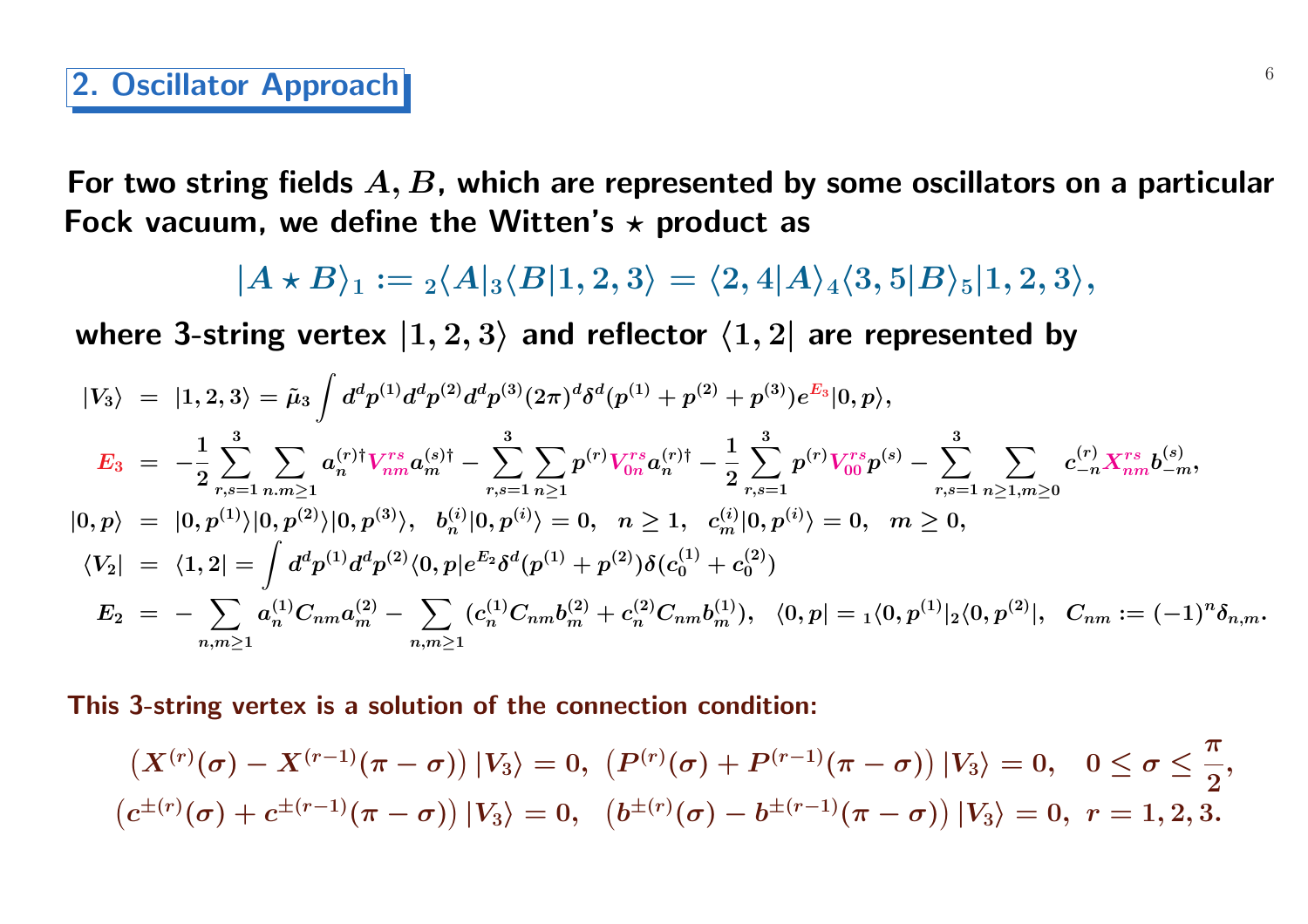We can prove useful relations among Neumann coefficients  $\boldsymbol{V}_{nm}^{rs},\boldsymbol{X}_{nm}^{rs}:$ 

**For the matrices [Gross-Jevicki,Kosteleckey-Potting,RSZ]**

$$
M_0:=CV^{rr},\;\;M_{\pm}:=CV^{rr\pm 1},\;\;\tilde M_0:=-CX^{rr},\;\;\tilde M_{\pm}:=-CX^{rr\pm 1}
$$

**whose indices run from 1 to** *∞***, there are some relations**

$$
\begin{aligned} CM_0 &= M_0C,\; CM_+ = M_-C,\; C\tilde{M}_0 = \tilde{M}_0C,\; C\tilde{M}_+ = \tilde{M}_-C,\\ [M_0,M_\pm] &= [M_+,M_-] = 0,\quad \ [\tilde{M}_0,\tilde{M}_\pm] = [\tilde{M}_+,\tilde{M}_-] = 0,\\ M_0 + M_+ + M_- &= 1,\quad \ \ \tilde{M}_0 + \tilde{M}_+ + \tilde{M}_- = 1,\\ M_+M_- &= M_0^2 - M_0,\quad \ \ \, \tilde{M}_+ \tilde{M}_- = \tilde{M}_0^2 - \tilde{M}_0,\\ M_0^2 + M_+^2 + M_-^2 &= 1,\quad \ \ \, \tilde{M}_0^2 + \tilde{M}_+^2 + \tilde{M}_-^2 = 1. \end{aligned}
$$

**Neumann coefficient matrices of ghost** *nonzero* **mode part satisfy the same relations as matter part.**

**For Neumann coefficients which have zero mode indices, using vector notation, we have found**

$$
CV^{rs}_{\;\;0}=V^{sr}_{\;\;0},\;\sum^{3}_{t=1}V^{ts}_{\;\;0}=\sum^{3}_{t=1}V^{rt}_{\;\;0}=0,\qquad CX^{rs}_{\;\;0}=X^{sr}_{\;\;0},\;\sum^{3}_{t=1}X^{ts}_{\;\;0}=\sum^{3}_{t=1}X^{rt}_{\;\;0}=0,\\ V^{21}_{\;\;0}=\frac{3M_{+}-2}{1+3M_{0}}V^{11}_{\;\;0},\;\;V^{31}_{\;\;0}=-\frac{3M_{-}-2}{1-M_{0}}V^{11}_{\;\;0},\;\;X^{22}_{\;\;0}=-\frac{\tilde{M}_{+}}{1-\tilde{M}_{0}}X^{11}_{\;\;0},\;X^{31}_{\;\;0}=-\frac{\tilde{M}_{-}}{1-\tilde{M}_{0}}X^{11}_{\;\;0}.
$$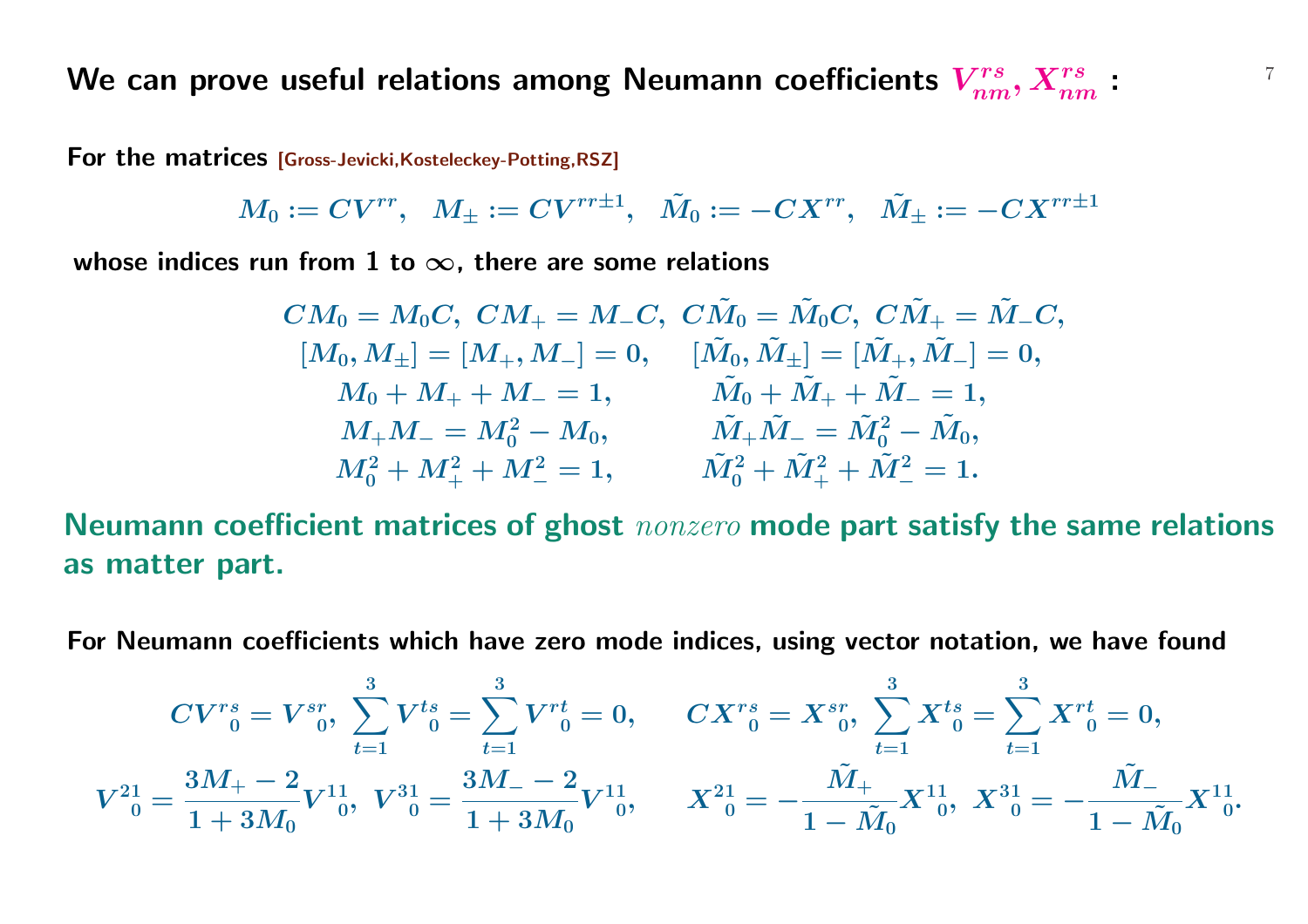**We consider particular squeezed states : 'wedge-like' state [Furuuchi-Okuyama]**

$$
|n_{\beta}\rangle:=e^{\beta a^{\dagger}}|n\rangle=\mu_n\exp\left(\beta a^{\dagger}-\frac{1}{2}a^{\dagger}CT_n a^{\dagger}\right)|0\rangle
$$

where  $|n\rangle$  is given by the state which is obtained by taking  $\star$  product  $n-1$  times with a particular squeezed states  $|2\rangle$ :

$$
|n\rangle := (|2\rangle)^{n-1}_\star, \quad |2\rangle = \mu_2 e^{-\frac{1}{2}a^\dagger C T_2 a^\dagger} |0\rangle, \quad CT_2 = T_2 C, \quad T_2^T = T_2, \quad [M_0, T_2] = 0, \quad T_2 \neq 1.
$$

Here  $T_n, \mu_n$  are given by

$$
\begin{array}{l} T_n \;=\; \displaystyle{\frac{T(1-T_2T)^{n-1}+(T_2-T)^{n-1}}{(1-T_2T)^{n-1}+T(T_2-T)^{n-1}}},\;\; M_0T^2-(M_0+1)T+M_0=0, \\[2mm] \mu_n \;=\; \mu_2\left(\mu_2\mu_3^M\det^{-\frac{d}{2}}\left(\frac{1-T}{1-T+T^2}\right)\right)^{n-2}\det^{\frac{d}{2}}\left(\frac{1-T^2}{(1-T_2T)^{n-1}+T(T_2-T)^{n-1}}\right).\end{array}
$$

We have  $\star$  product formula between them  $[RS]$ :

$$
|n_{\beta_1}\star m_{\beta_2}\rangle=\exp\left(-\mathcal{C}_{n_{\beta_1},m_{\beta_2}}\right)\left|(n+m-1)_{\beta_1\rho_{1(n,m)}+\beta_2\rho_{2(n,m)}}\right\rangle,
$$

**where**

$$
\mathcal{C}_{n_{\beta_1},m_{\beta_2}}=\frac{1}{2}(\beta_1,\beta_2)\frac{C}{T_{n,m}}\left(\begin{array}{cc} M_0(1-T_m) & M_- \\ M_+ & M_0(1-T_n) \end{array}\right)\left(\begin{array}{c} \beta_1^T \\ \beta_2^T \end{array}\right)=\mathcal{C}_{m_{\beta_2C},n_{\beta_1C}},\\ \rho_{1(n,m)}=\frac{M_-+M_+T_m}{T_{n,m}},\quad \rho_{2(n,m)}=\frac{M_++M_-T_n}{T_{n,m}},\quad C\rho_{1(n,m)}=\rho_{2(m,n)}C,\quad T_{n,m}=1+M_0(T_nT_m-T_n-T_m).
$$

One can calculate  $\star$  product between states of the form  $a_k^{\dagger}$  $\frac{\dagger}{k}\cdots a_l^{\dagger}$  $\int\limits_{l}^{\tau}\!\!|n\rangle$  by differentiating it with **parameter** *β* **and setting** *β* **= 0 appropriately.**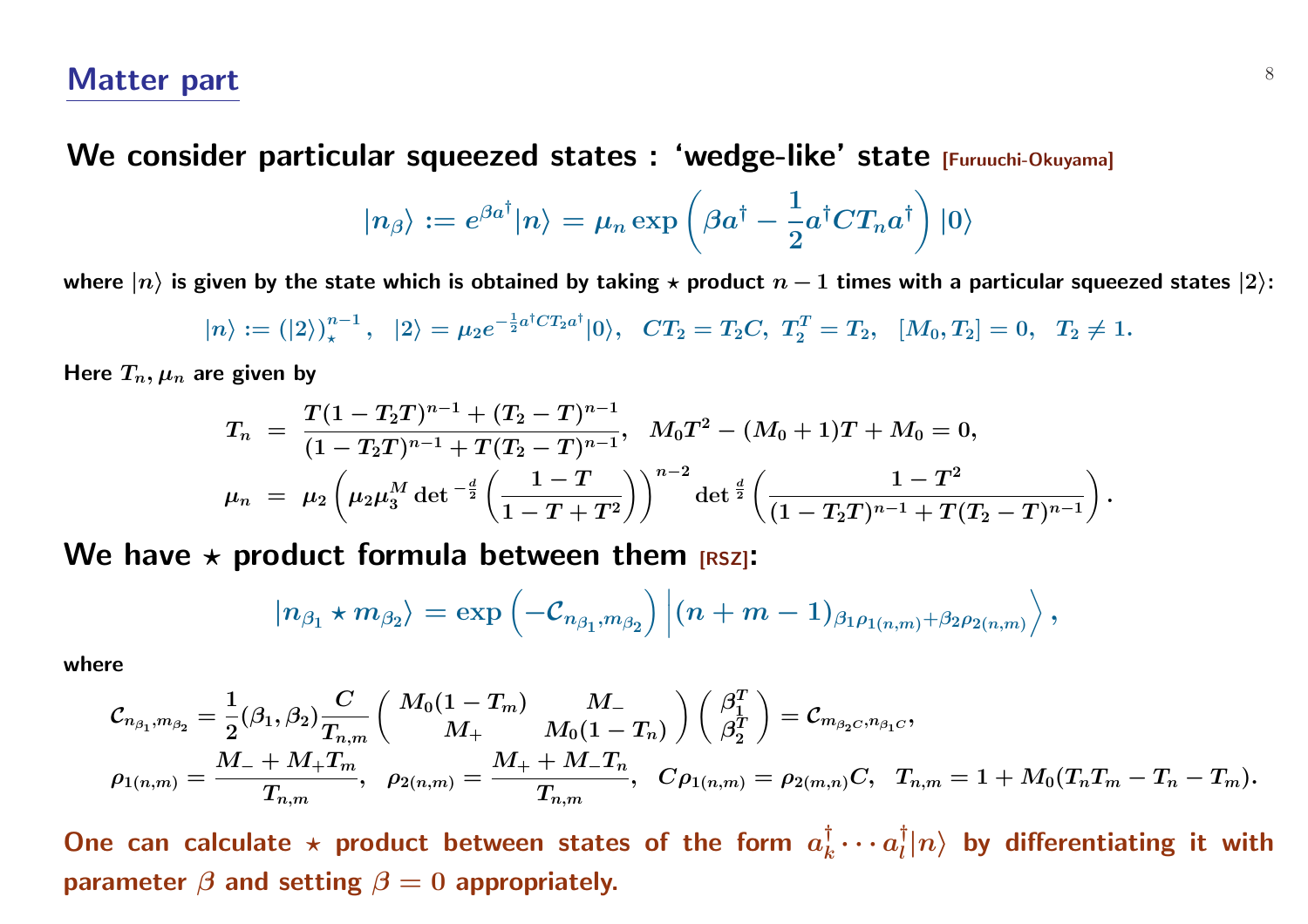#### **Ghost part** <sup>9</sup>

**Noting similarity of relations among Neumann coefficients matrices for matter and** ghost nonzero modes, we define  $reduced$  product (denoted as  $\star^r$ ):

> $|A \star^r B\rangle := {}_2\langle A^r |_3\langle B^r | V^r_3\rangle$  $\langle A^r|:=\langle V^r_2\rangle$  $\binom{rr}{2}A\rangle,$

where we restrict string fields  $|A\rangle, |B\rangle$  such that they have no  $b_0, c_0$  modes on the **Fock vacuum**  $|+\rangle_G$ .  $(c_0|+\rangle_G = 0, b_0|+\rangle_G \neq 0)$ 

Here we introduced reduced reflector  $\langle V_2^r \rangle$  $\mathbb{Z}_2^{rr}$  and reduced 3-string vertex  $|V_3^r|$  $\binom{rr}{3}$  which contain no  $b_0$ ,  $c_0$  modes on the vacuum  $G\{\tilde{+}\}, \ |+\rangle_G$ , i.e. they are related with usual **reflector and 3-string vertex by**

$$
{}_{12}\langle V_2| = {}_{12}\langle V^r_2 | (c_0^{(1)} + c_0^{(2)}), \hskip 1mm |V_3\rangle_{123} = e^{-\sum_{r,s=1}^3 c^{\dagger(r)} X^r \delta^{(s)}_0} |V^r_3\rangle_{123}.
$$

Under this  $x^r$  product in ghost part, one can obtain similar formulas to those of **matter part as follows.**

**We define ghost squeezed state** *|nξ,ηi* **with Grassmann odd parameters** *ξ, η* **which corresponds to**  $|n_{\beta}\rangle$  in matter part :

$$
|n_{\xi,\eta}\rangle:=e^{\xi b^{\dagger}+\eta c^{\dagger}}|n\rangle_G=\tilde{\mu}_n\exp\left(\xi b^{\dagger}+\eta c^{\dagger}+c^{\dagger}C\tilde{T}_n b^{\dagger}\right)|+\rangle_G.
$$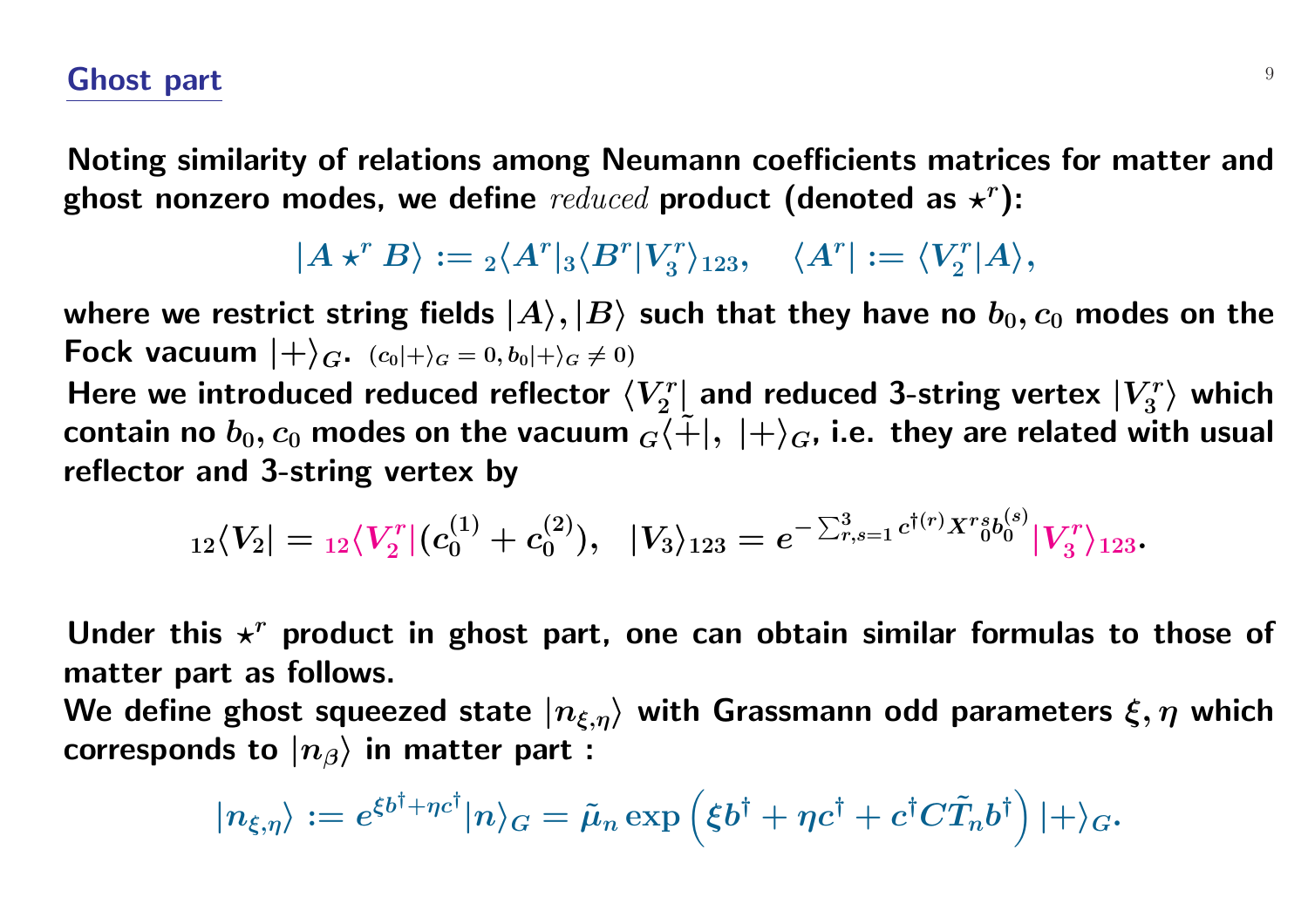Here we defined  $|n\rangle_G$  as the state which is obtained by taking the  $\star^r$  product  $10$  $n-1$  **times with a particular ghost squeezed state**  $|2\rangle_G$  **:** 

$$
|n\rangle_G=(|2\rangle_G)_{\star^r}^{n-1},\quad |2\rangle_G=\exp\left(c^\dagger C\tilde{T}_2b^\dagger\right)|+\rangle_G,\quad C\tilde{T}_2=\tilde{T}_2C,\quad [\tilde{M}_0,\tilde{T}_2]=0,\quad \tilde{T}_2\neq 1,
$$

and then we have obtained formulas for  $T_n, \tilde{\mu}_n$ ,

$$
\begin{aligned} \tilde T_n\,=\,\frac{\tilde T(1-\tilde T_2\tilde T)^{n-1}+(\tilde T_2-\tilde T)^{n-1}}{(1-\tilde T_2\tilde T)^{n-1}+\tilde T(\tilde T_2-\tilde T)^{n-1}},\ \ \tilde M_0\tilde T^2-(\tilde M_0+1)\tilde T+\tilde M_0=0,\\ \tilde\mu_n\,=\,\tilde\mu_2\left(\tilde\mu_2\tilde\mu_3^r\det\left(\frac{1-\tilde T}{1-\tilde T+\tilde T^2}\right)\right)^{n-2}\det\left(\frac{(1-\tilde T_2\tilde T)^{n-1}+\tilde T(\tilde T_2-\tilde T)^{n-1}}{1-\tilde T^2}\right), \end{aligned}
$$

**by solving the same recurrence equation as that in matter part.**

For these ghost squeezed states, we have the  $x^r$  product formula:

$$
|n_{\xi,\eta}\star^r m_{\xi',\eta'}\rangle=\exp\left(-\mathcal{C}_{n_{\xi,\eta},m_{\xi',\eta'}}\right)\left|(n+m-1)_{\xi\tilde{\rho}_{1(n,m)}+\xi'\tilde{\rho}_{2(n,m)},\eta\tilde{\rho}^T_{1(n,m)}+\eta'\tilde{\rho}^T_{2(n,m)}}\right>,
$$

**where**

$$
\mathcal{C}_{n_{\xi,\eta},m_{\xi',\eta'}} = (\xi,\xi') \frac{C}{\tilde{T}_{n,m}} \bigg( \frac{\tilde{M}_0 (1-\tilde{T}_m)}{\tilde{M}_+} \frac{\tilde{M}_-}{\tilde{M}_0 (1-\tilde{T}_n)} \bigg) \bigg( \frac{\eta^T}{\eta^{'T}} \bigg) = \mathcal{C}_{m_{\xi' C, \eta' C},n_{\xi C, \eta C}},\\ \tilde{\rho}_{1(n,m)} = \frac{\tilde{M}_- + \tilde{M}_+ \tilde{T}_m}{\tilde{T}_{n,m}}, \quad \tilde{\rho}_{2(n,m)} = \frac{\tilde{M}_+ + \tilde{M}_- \tilde{T}_n}{\tilde{T}_{n,m}}, \quad C \tilde{\rho}_{1(n,m)} = \tilde{\rho}_{2(m,n)} C, \quad \tilde{T}_{n,m} = 1 + \tilde{M}_0 (\tilde{T}_n \tilde{T}_m - \tilde{T}_n - \tilde{T}_m).
$$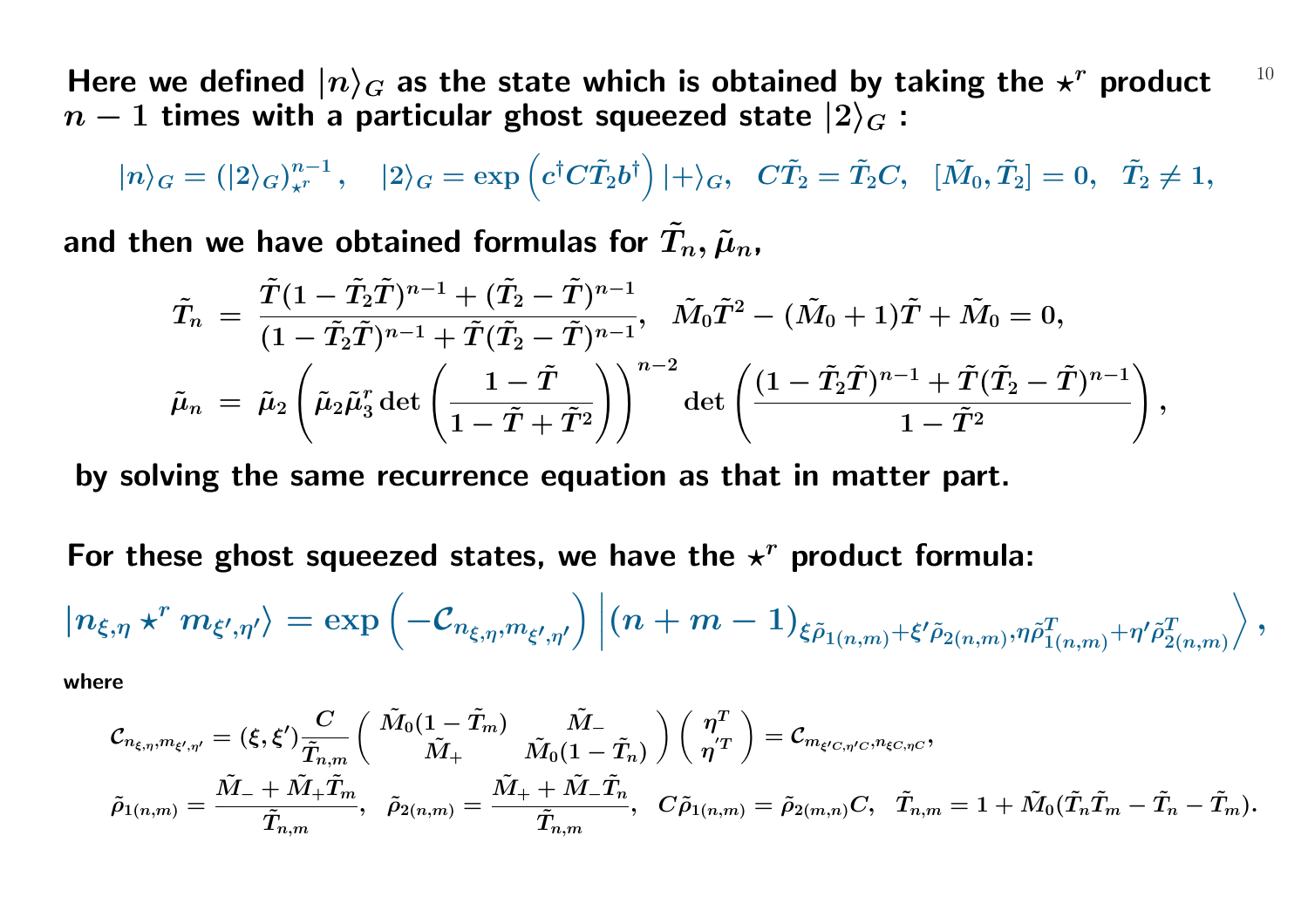Using the  $\star^r$  product, we get the  $\star$  product formula between string fields  $11$  $|\Phi\rangle = b_0|\phi\rangle, \ |\Psi\rangle = b_0|\psi\rangle$  in the Siegel gauge:

$$
\begin{array}{lll} \displaystyle |\Phi\star\Psi\rangle\;=\; |\phi\star^r\psi\rangle +b_0\left({}_2\langle\phi^r|_3\langle\psi^r|\sum_{s=1}^3c^{(s)\dag}X^s{}_0^1|V_3^r\rangle_{123}\right)\\[10pt] \displaystyle =\; (1+b_0c^\dag X^{11}_{\;\;0})|\phi\star^r\psi\rangle +b_0\sum_{s=2,3}{}_2\langle\phi^r|_3\langle\psi^r|c^{(s)\dag}X^s{}_0^1|V_3^r\rangle_{123}.\end{array}
$$

Especially, we have obtained  $\star$  product formula between squeezed states in ghost **part in the Siegel gauge:**

$$
\begin{split} &\ket{(b_0n_{\xi,\eta})\star(b_0m_{\xi',\eta'})}\\ &=\left(1+b_0\left(c^\dagger X^{11}_{\phantom{10}}+\left(\xi C+\frac{\partial}{\partial\eta}\tilde{T}_n\right)X^{21}_{\phantom{10}}+\left(\xi' C+\frac{\partial}{\partial\eta'}\tilde{T}_m\right)X^{31}_{\phantom{10}}\right)\right)|n_{\xi,\eta}\star^r m_{\xi',\eta'}\rangle\\ &=\left(1+b_0c^\dagger\frac{1-\tilde{T}_n\tilde{T}_m}{\tilde{T}_{n,m}}X^{11}_{\phantom{10}}-b_0(\xi\tilde{\rho}_{1(n,m)}+\xi'\tilde{\rho}_{2(n,m)})\frac{1}{1-\tilde{M}_0}X^{11}_{\phantom{10}}\right)|n_{\xi,\eta}\star^r m_{\xi',\eta'}\rangle. \end{split}
$$

We can obtain  $\star$  product between the states of the form  $b_0 b_k^\dagger$  $\frac{\dagger}{k} \cdots c^{\dagger}_{l}$  $\int\limits_0^{\tau} |n\rangle_G$  by differentiating it with **respect to parameters** *ξ, η* **and setting them zero appropriately.**

**Later, Okuyama further investigated and rearranged these algebra in the Siegel gauge elegantly.** Especially, our  $\star^r$  corresponds to his  $\star_{b_0}$ :  $|\Phi \star_{b_0} \Psi \rangle = b_0 |\phi \star^r \psi \rangle$ .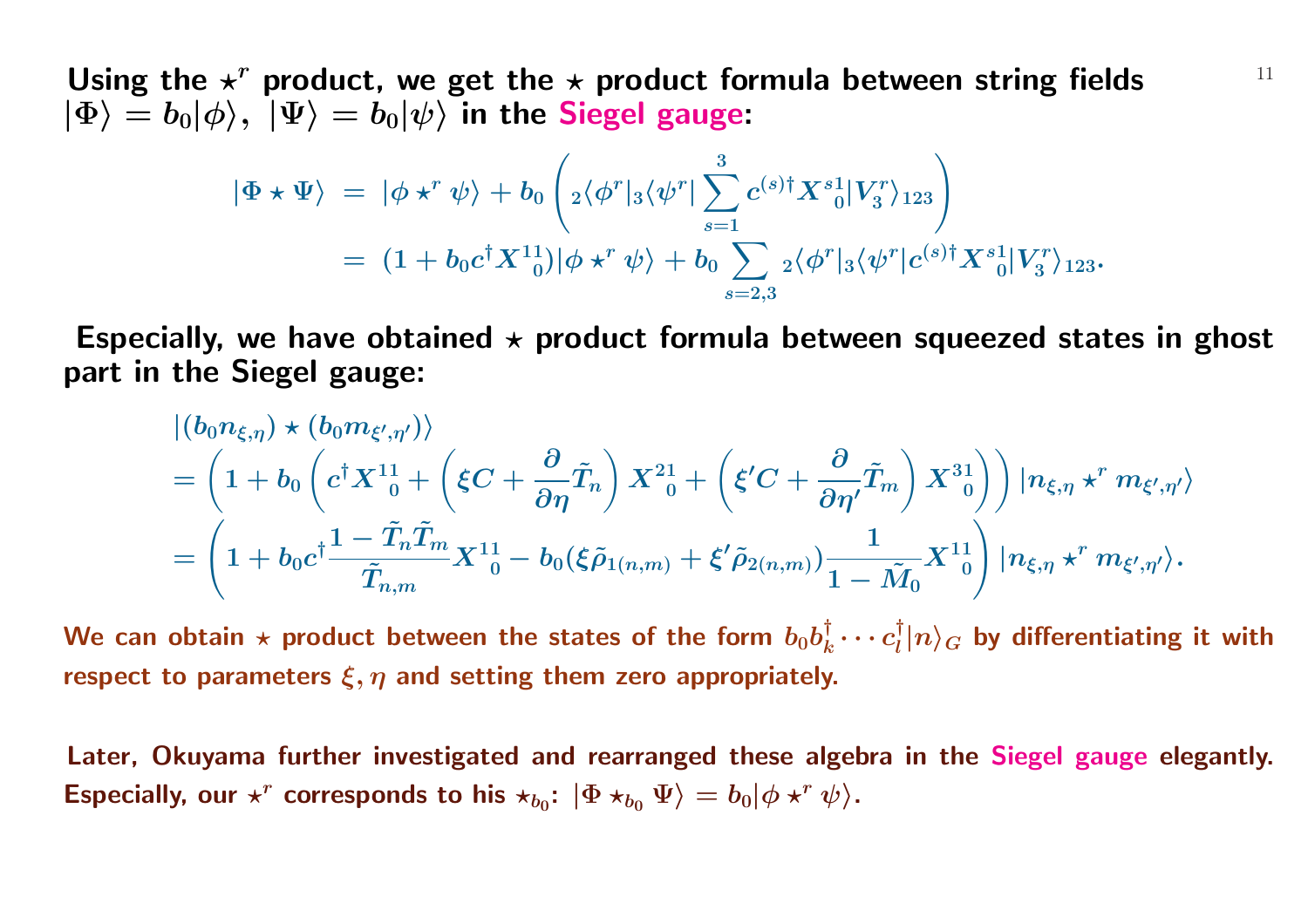#### **Equation of motion of VSFT:**

$$
\mathcal{Q}|\Psi\rangle+|\Psi\star\Psi\rangle=0,\ \ \mathcal{Q}=c_0+\sum_{n=1}^\infty f_n(c_n+(-1)^nc_n^\dagger)=c_0+f\cdot(c+Cc^\dagger).
$$

*∞*

**To solve it we set the ansatz in the Siegel gauge :**

$$
|\Psi\rangle = b_0|P\rangle_M \left(\sum_{n=1}^\infty g_n|n\rangle_G\right), \;\; |P\star P\rangle_M = |P\rangle_M.
$$

As usual, the matter part is factorized and solved by a projector  $|P\rangle_M$  which was well investigated **earlier.[Gross-Taylor,RSZ,Kawano-Okuyama]**

**We have obtained some solutions by using previous formulas in ghost part:**

**1. identity-like solution**

$$
\mathcal{Q}=c_0,\;\; |\Psi\rangle=-b_0|P\rangle_M|I^r\rangle_G.
$$

**2. sliver-like solution**

$$
\mathcal{Q}=c_0-(c+c^\dagger)\frac{1}{1-\tilde{M}_0}X^{11}_{\phantom{1}0},\;\;|\Psi\rangle=-b_0|P\rangle_M|\Xi^r\rangle_G.
$$

**This solution was constructed by Hata-Kawano (HK). (Our formula is simpler than HK's.)**

**3. another solution**

$$
\mathcal{Q}=c_0-(c+c^\dagger)\frac{1}{1-\tilde{M}_0}X^{11}_{\phantom{1}0},\;\;|\Psi\rangle=-b_0|P\rangle_M(|I^r\rangle_G-|\Xi^r\rangle_G).
$$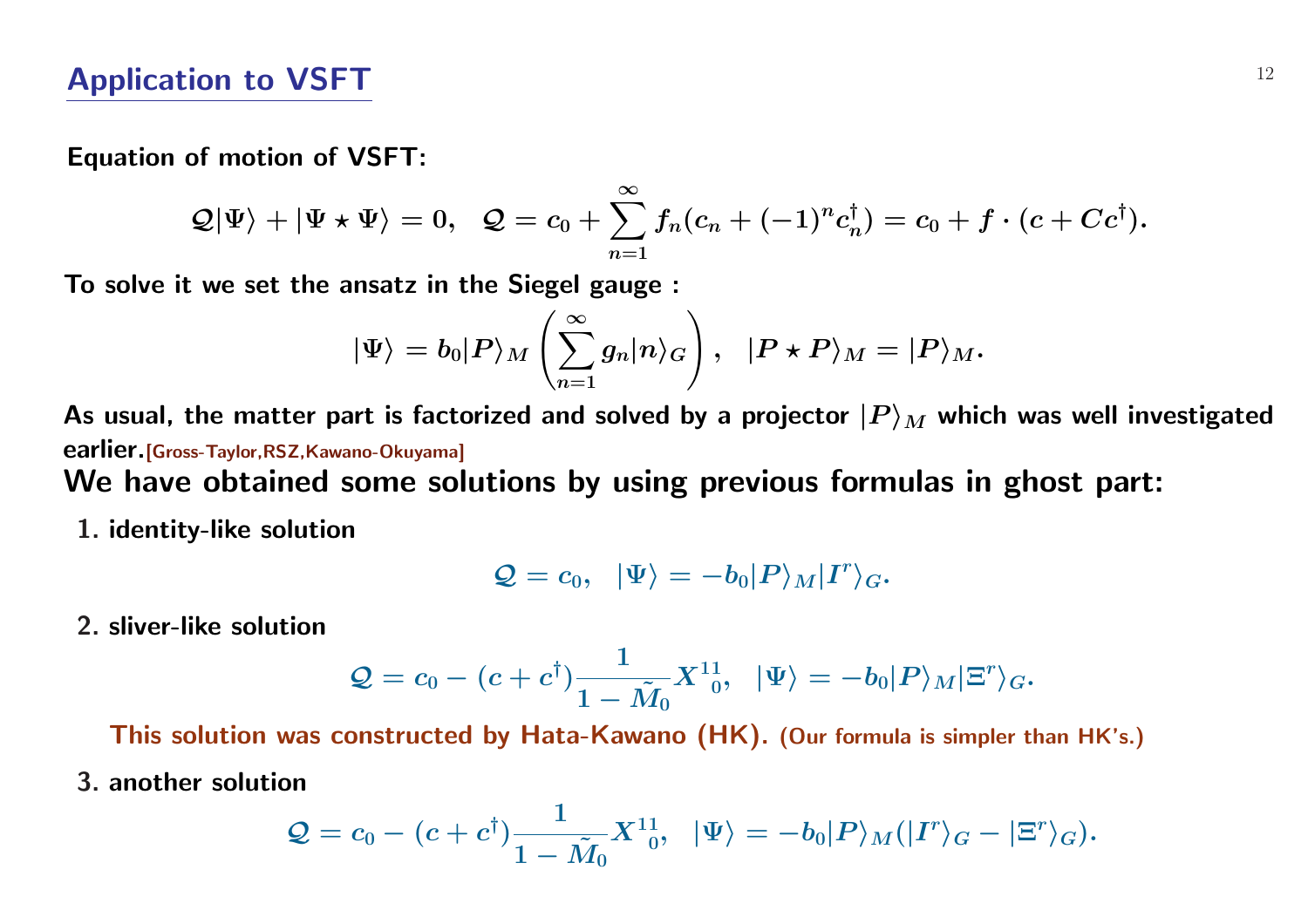**Here we denoted as** <sup>13</sup>

$$
|n=1\rangle_G=:|I^r\rangle_G,\;\; |n=\infty\rangle_G=:|\Xi^r\rangle_G,
$$

which are analogies of identity and sliver states with respect to the  $\star^r$  product:

$$
|I^r \star^r A\rangle = |A \star^r I^r\rangle = |A\rangle, \ \ |\Xi^r \star^r \Xi^r\rangle = |\Xi^r\rangle.
$$

These  $|I^r\rangle_G, |\Xi^r\rangle_G$  are  $\textit{not}$  the ghost part of identity or sliver state which are **defined as surface states.**

**Later, GRSZ proposed their canonical choice of the kinetic term of VSFT :**  $Q = \frac{1}{2}$ **2***i* **(***c***(***i***)** *− c***(***−i***)), and observed that it would coincide with that of HK solution numerically, and then Okuyama proved**

$$
\tfrac{1}{2i}\left(c(i)-c(-i)\right) = c_0 - (c+c^\dagger)\tfrac{1}{1-\tilde{M}_0}X^{11}_{\ \ \, 0}
$$

**analytically.**

 $GRSZ$  also observed numerically  $|\Xi^r\rangle_G$  would coincide with their sliver state  $|\Xi'\rangle_G$ with respect to the <sup>\*</sup> product on twisted  $bc$ -ghost system, and then Okuda proved  $|E^{r}\rangle_{G} = |E'\rangle_{G}$  analytically.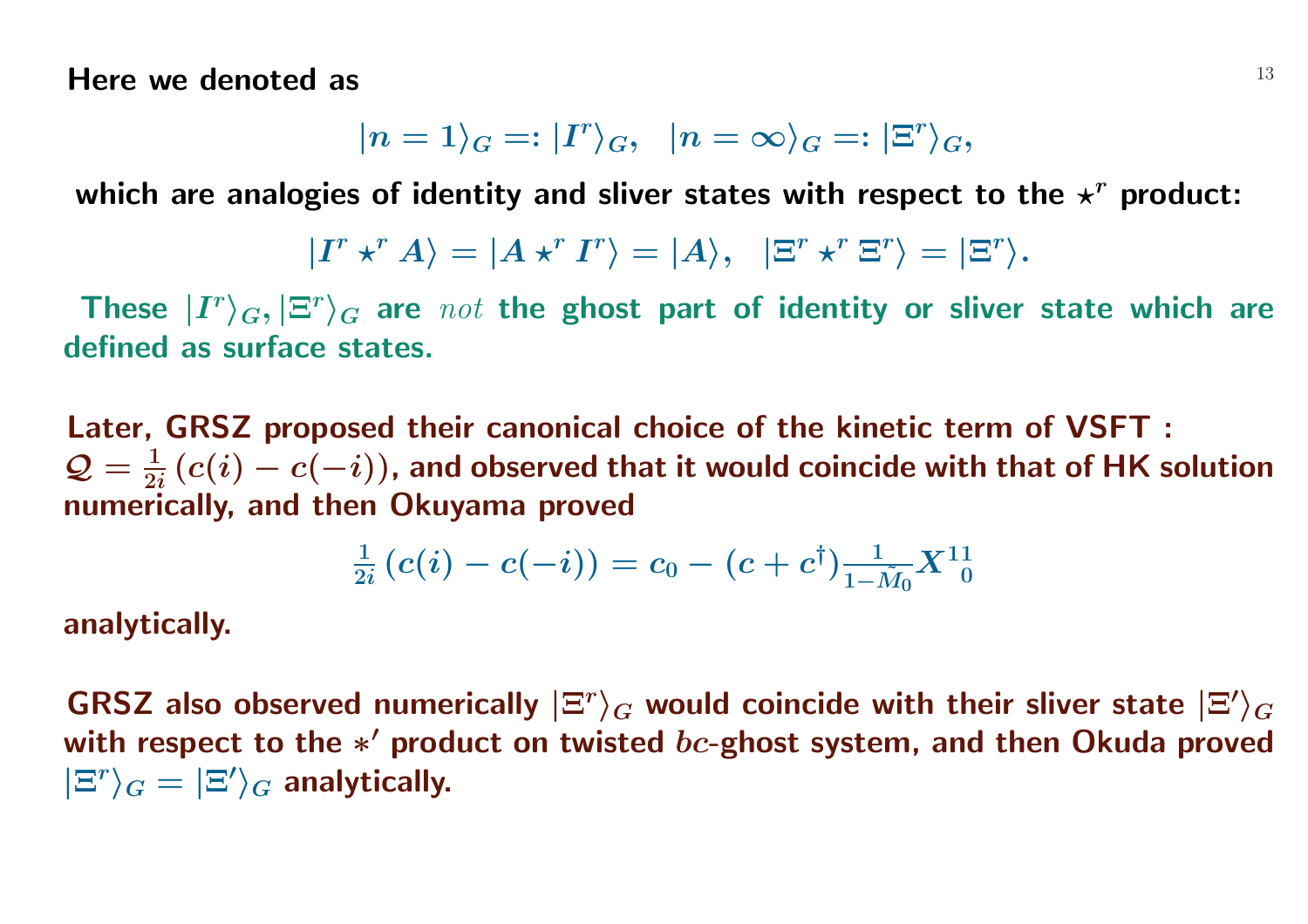#### **Subtlety of the identity state**  $14$

The identity state  $|I\rangle$  is defined by

$$
(X(\sigma)-X(\pi-\sigma))|\mathcal{I}\rangle=0,\;\;0\le\sigma\le\pi/2,\qquad\qquad\overline{\qquad \qquad }\qquad \qquad \overline{\qquad \qquad }\qquad \qquad \overline{\qquad \qquad }\qquad \qquad \overline{\qquad \qquad }\qquad \overline{\qquad \qquad }\qquad \overline{\qquad \qquad }\qquad \overline{\qquad \qquad }\qquad \overline{\qquad \qquad }\qquad \overline{\qquad \qquad }\qquad \overline{\qquad \qquad }\qquad \overline{\qquad \qquad }\qquad \overline{\qquad \qquad }\qquad \overline{\qquad \qquad }\qquad \overline{\qquad \qquad }\qquad \overline{\qquad \qquad }\qquad \overline{\qquad \qquad }\qquad \overline{\qquad \qquad }\qquad \overline{\qquad \qquad }\qquad \overline{\qquad \qquad }\qquad \overline{\qquad \qquad }\qquad \overline{\qquad \qquad }\qquad \overline{\qquad \qquad }\qquad \overline{\qquad \qquad }\qquad \overline{\qquad \qquad }\qquad \overline{\qquad \qquad }\qquad \overline{\qquad \qquad }\qquad \overline{\qquad \qquad }\qquad \overline{\qquad \qquad }\qquad \overline{\qquad \qquad }\qquad \overline{\qquad \qquad }\qquad \overline{\qquad \qquad }\qquad \overline{\qquad \qquad }\qquad \overline{\qquad \qquad }\qquad \overline{\qquad \qquad }\qquad \overline{\qquad \qquad }\qquad \overline{\qquad \qquad }\qquad \overline{\qquad \qquad }\qquad \overline{\qquad \qquad }\qquad \overline{\qquad \qquad }\qquad \overline{\qquad \qquad }\qquad \overline{\qquad \qquad }\qquad \overline{\qquad \qquad }\qquad \overline{\qquad \qquad }\qquad \overline{\qquad \qquad }\qquad \overline{\qquad \qquad }\qquad \overline{\qquad \qquad }\qquad \overline{\qquad \qquad }\qquad \overline{\qquad \qquad }\qquad \overline{\qquad \qquad }\qquad \overline{\qquad \qquad }\qquad \overline{\qquad \qquad }\qquad \overline{\qquad \qquad }\qquad \overline{\qquad \qquad }\qquad \overline{\qquad \qquad }\qquad \overline{\qquad \qquad }\qquad \overline{\qquad \qquad }\qquad \overline{\qquad \qquad }\qquad \overline{\qquad \qquad }\qquad \overline{\qquad \qquad }\qquad \overline
$$

 $\sim$ 

 $\Omega$ 

Î

**in matter part and corresponding connection condition in** *bc***-ghost, but there is subtlety which comes from midpoint singularity especially in ghost part.** The identity state  $|I\rangle$  is expected to be the *identity* with respect to the  $\star$  product **at least naively.**

The identity state  $|I\rangle$  in oscillator representation is given as [LPP]

$$
\langle \mathcal{I}| \; = \; \mu_{1M} \langle 0|_G \langle \Omega | c_{-1} c_0 c_1 \\ \cdot \int_{\zeta_1 \zeta_0 \zeta_{-1}} \exp \left( \frac{1}{2} \sum_{n,m \geq 1} \alpha_n N_{nm} \alpha_m + \sum_{n \geq 2, m \geq -1} c_n \tilde{N}_{nm} b_m - \sum_{i = \pm 1, 0, m \geq 1} \zeta_i M_{im} b_m \right),
$$
\n
$$
N_{nm} \; = \; \frac{1}{nm} \oint \frac{dz}{2\pi i} z^{-n} f'(z) \oint \frac{dw}{2\pi i} w^{-m} f'(w) \frac{1}{(f(z) - f(w))^2},
$$
\n
$$
\tilde{N}_{nm} \; = \; \oint \frac{dz}{2\pi i} z^{-n+1} (f'(z))^2 \oint \frac{dw}{2\pi i} w^{-m-2} (f'(w))^{-1} \frac{-1}{f(z) - f(w)},
$$
\n
$$
M_{im} \; = \; \oint \frac{dz}{2\pi i} z^{-m-2} (f'(z))^{-1} (f(z))^{i+1}
$$

where the map  $f(z)$  is defined by  $f(z) = \frac{2z}{1-z^2}$ .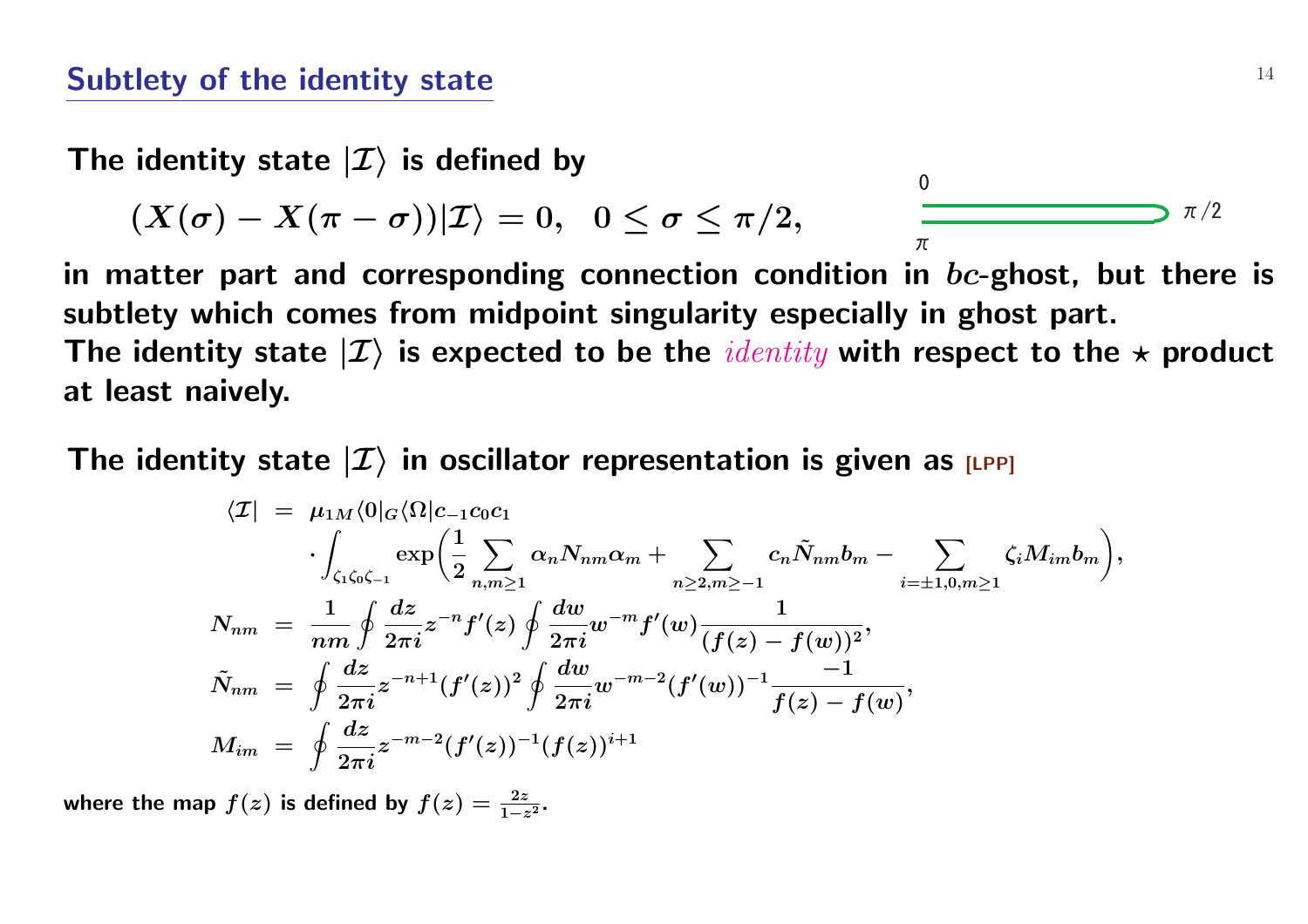This formula gives the oscillator representation of the identity state  $|\mathcal{I}\rangle$   $\qquad \qquad$   $^{15}$ **which is the same as that in Gross-Jevicki(II):**

$$
|\mathcal{I}\rangle\,=\,\frac{1}{4i}b^+\left(\frac{\pi}{2}\right)b^-\left(\frac{\pi}{2}\right)|I\rangle_M|I^r\rangle_G=[b^\dagger]_{\mathcal{O}}\left(b_0+2[b^\dagger]_{\mathcal{E}}\right)|I\rangle_M|I^r\rangle_G,\\ [\,]\varepsilon:=\sum_{n=1}^\infty(-1)^n[\,]_{2n},\ \, [\,]\varepsilon:=\sum_{n=0}^\infty(-1)^n[\,]_{2n+1}.
$$

**By pure oscillator calculation, we can show the following equations :**

$$
(a_n - (-1)^n a_n^{\dagger}) |\mathcal{I}\rangle = 0, \quad (b_n - (-1)^n b_n^{\dagger}) |\mathcal{I}\rangle = 0,
$$
  
\n
$$
(c_{2k} + c_{2k}^{\dagger}) |\mathcal{I}\rangle = (-1)^k 2c_0 |\mathcal{I}\rangle, \quad (c_{2k+1} - c_{2k+1}^{\dagger}) |\mathcal{I}\rangle = (-1)^k (c_1 - c_{-1}) |\mathcal{I}\rangle,
$$
  
\n
$$
Q_B |\mathcal{I}\rangle = -\frac{d - 26}{2} \sum_{l=1}^{\infty} lc_{2l}^{\dagger} |\mathcal{I}\rangle + (1 - a_0)c_0 |\mathcal{I}\rangle = 0. \quad (d = 26, a_0 = 1)
$$

 $\mathsf{Note} \ket{\mathcal{I}}$  is BRST invariant, but  $(c_k + (-1)^kc_k^\dagger)$  $\binom{n}{k}|\mathcal{I}\rangle\neq 0$ , i.e., there is anomaly for *c***-ghost in oscillator representation.**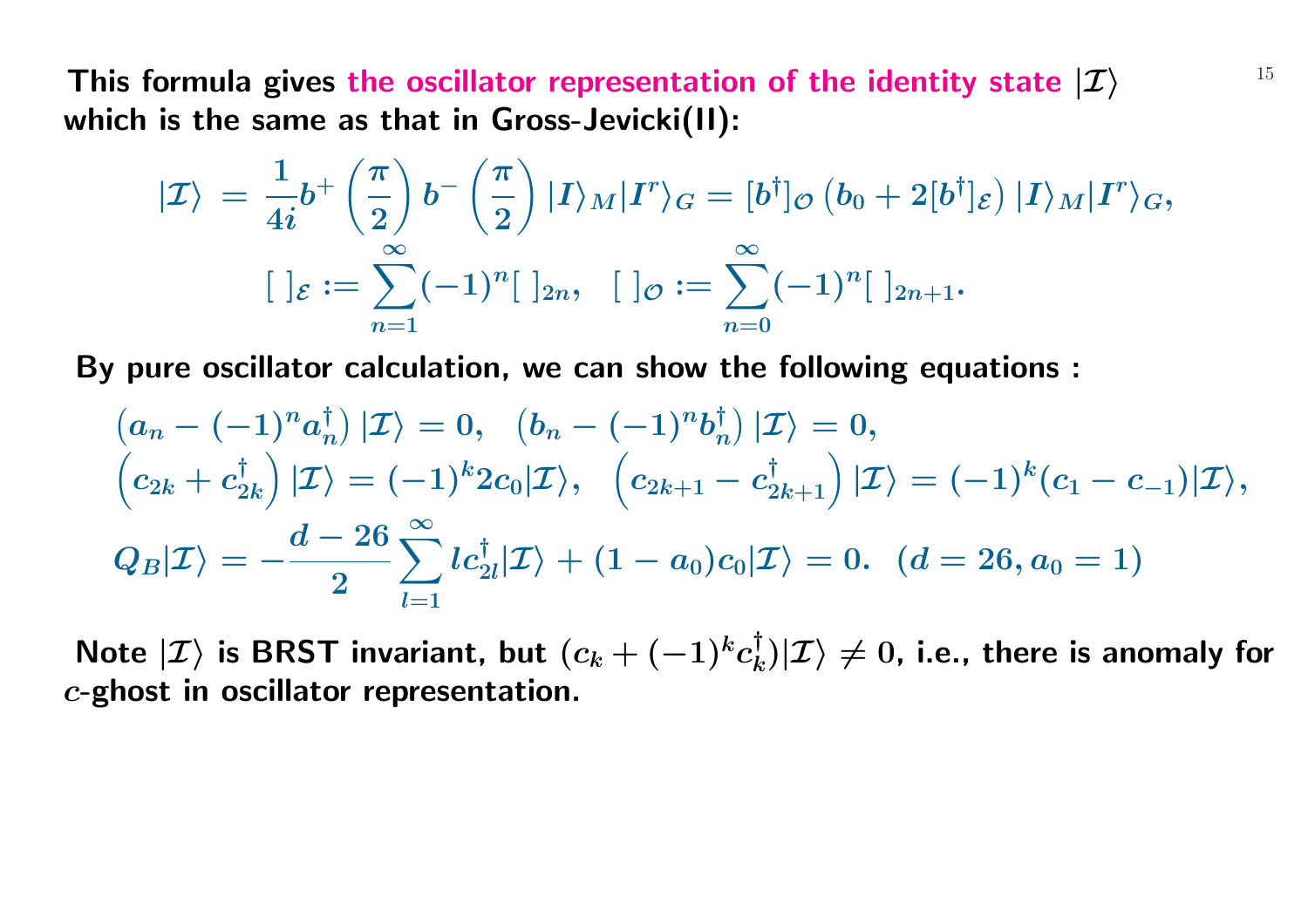<sup>16</sup> **If we use the relations among Neumann coefficients** *formally***, we have**

$$
\begin{array}{ll} \ _{3}\langle \mathcal{I}|1,2,3\rangle &=\ \mu_1\mu_3\,(\det(1-M_0))^{-\frac{d}{2}}\det(1-\tilde{M}_0)|1,2\rangle_M|1,2\rangle'_G\ (\neq |1,2\rangle),\\ \\ |1,2\rangle_M&=\ \exp\left(-\sum_{n,m\geq 0}a_n^{\dagger(1)}C_{nm}a_m^{\dagger(2)}\right)|0\rangle_{M12},\\ \\ |1,2\rangle'_G&=\ (1-2[(1-\tilde{M}_0)^{-1}X^{11}]_{\mathcal{E}})\cdot\\ &\qquad\qquad\cdot\left([(1-\tilde{M}_0)^{-1}X^{21}_{\;\;0}]\sigma(b_0^{(1)}-b_0^{(2)})-[(1-\tilde{M}_0)^{-1}(\tilde{M}_+b^{\dagger(1)}+\tilde{M}_-b^{\dagger(2)})]_{\mathcal{O}}\right)\cdot\\ &\qquad\qquad\qquad\cdot\exp\left(\sum_{n,m\geq 1}(c_{-n}^{(1)}C_{nm}b_{-m}^{(2)}+c_{-n}^{(2)}C_{nm}b_{-m}^{(1)})\right)e^{\Delta E}|+\rangle_{G12},\\ \\ \Delta E&=\ - (c^{\dagger(1)}-c^{\dagger(2)})\frac{1}{1-\tilde{M}_0}X^{11}_{\;\;0}(b_0^{(1)}-b_0^{(2)}), \end{array}
$$

**and this shows the identity state in oscillator representation is** *not* **the identity** with respect to the  $\star$  product because  ${}_3\langle \mathcal{I}|1,2,3\rangle = |1,2\rangle$  should be satisfied if  $\mathcal{I} \star A = A \star \mathcal{I} = A$ ,  $\forall A$ .

**This would be caused by** *c***-ghost anomaly in oscillator representation. But the above calculation might be subtle because we treated** *∞ × ∞* **matrices as usual number here.**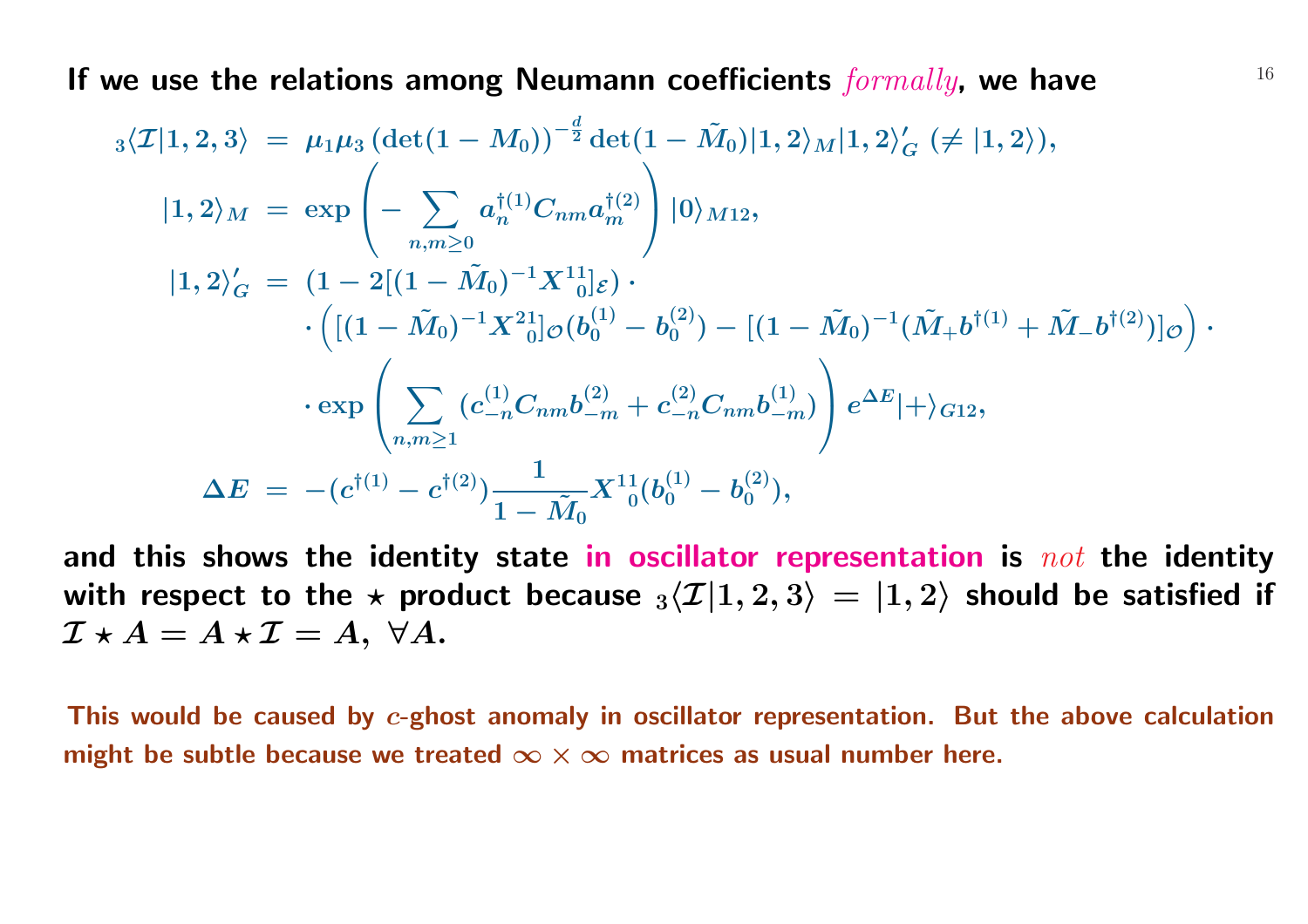**The Witten's** *∗* **product in CFT language which was developed by LeClair-Peskin-Preitschopf (LPP) is defined as:**

$$
\langle A, B\ast C \rangle \ = \ \Big\langle f_1^{(3)} \circ A(0) \ f_2^{(3)} \circ B(0) \ f_3^{(3)} \circ C(0) \Big\rangle_\text{UHP} \, ,
$$

**where conformal maps are given by**

$$
f_1^{(3)}(z)=h^{-1}\left(e^{-\frac{2}{3}\pi i}h(z)^{\frac{2}{3}}\right),\;\;f_2^{(3)}(z)=h^{-1}\left(h(z)^{\frac{2}{3}}\right),\;\;f_3^{(3)}(z)=h^{-1}\left(e^{\frac{2}{3}\pi i}h(z)^{\frac{2}{3}}\right),\;\;h(z)=\frac{1+iz}{1-iz}.
$$



For wedge state  $|m\rangle$  which is defined by

$$
\langle m,\varphi\rangle = \left\langle f^{(m)}\circ\varphi(0)\right\rangle_{\text{UHP}},\quad f^{(m)}(z) = h^{-1}\left(h(z)^{\frac{2}{m}}\right),
$$

**we have the** *∗* **product between them [David]** 

$$
\langle \varphi,m\ast n\rangle=\langle \varphi,m+n-1\rangle,\;\;\forall \varphi.
$$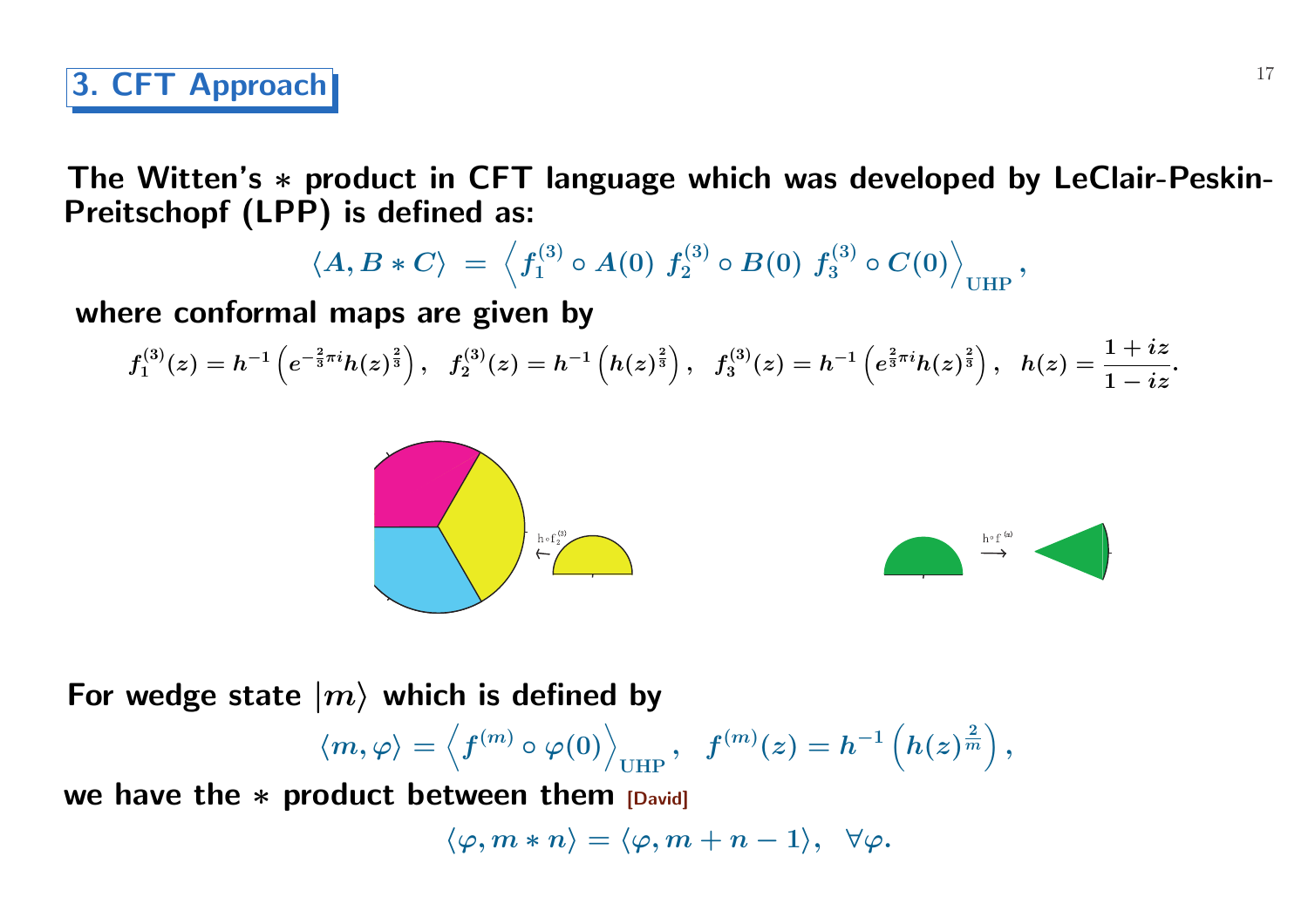**To prove this algebra we followed only the definition of wedge state** 18 **and generalized gluing and resmoothing theorem (GGRT)[Schwarz-Sen]:**

$$
\sum_r \left\langle f_1\circ \Phi_{r_1}(0)\dots f_n\circ \Phi_{r_n}(0)\ f\circ \Phi_r(0)\right\rangle_{\mathcal{D}_1} \left\langle g_1\circ \Phi_{s_1}(0)\dots g_m\circ \Phi_{s_m}(0)\ g\circ \Phi_r^c(0)\right\rangle_{\mathcal{D}_2}\\=\left\langle F_1\circ f_1\circ \Phi_{r_1}(0)\dots F_1\circ f_n\circ \Phi_{r_n}(0)\ \widehat{F}_2\circ g_1\circ \Phi_{s_1}(0)\dots \widehat{F}_2\circ g_m\circ \Phi_{s_m}(0)\right\rangle_{\mathcal{D}},\quad F_1\circ f=\hat{F}_2\circ g\circ I.
$$

and constructed resmoothing maps  $F_1$ ,  $\hat{F}_2$  concretely.

**Our strategy for computation of the** *∗* **product** including a wedge state  $|m\rangle$  is as follows. First insert complete set  $\sum_{r} |\Phi_{r}\rangle \langle \Phi_{r}^{c}|$ , and then ap**ply GGRT:**

$$
\langle \varphi, A * (\mathcal{O}_B m) \rangle = \sum_r \langle \varphi, A * \Phi_r \rangle \langle \Phi_r^c, \mathcal{O}_B m \rangle
$$
  
= 
$$
\sum_r \left\langle f_1^{(3)} \circ \varphi \ f_2^{(3)} \circ A \ f_3^{(3)} \circ \Phi_r \right\rangle \left\langle f^{(m)} \circ I \circ \mathcal{O}_B \ f^{(m)} \circ \Phi_r^c \right\rangle
$$
  
= 
$$
\left\langle F_1 \circ f_1^{(3)} \circ \varphi \ F_1 \circ f_2^{(3)} \circ A \ \hat{F}_2 \circ f^{(m)} \circ I \circ \mathcal{O}_B \right\rangle.
$$

In this case,  $F_1, \hat{F}_2$  are given by

 $F_1(z)=h^{-1}\left(e^{\frac{m+2}{m+1}\pi i}h(z)^{\frac{3}{m+1}}\right),\,\, \hat{F}_2(z)=h^{-1}\left(e^{\frac{m+2}{m+1}\pi i}h(z)^{\frac{m}{m+1}}\right),\,\,\, \,F_1\circ f_3^{(3)}=\hat{F}_2\circ f^{(m)}\circ I.$ 

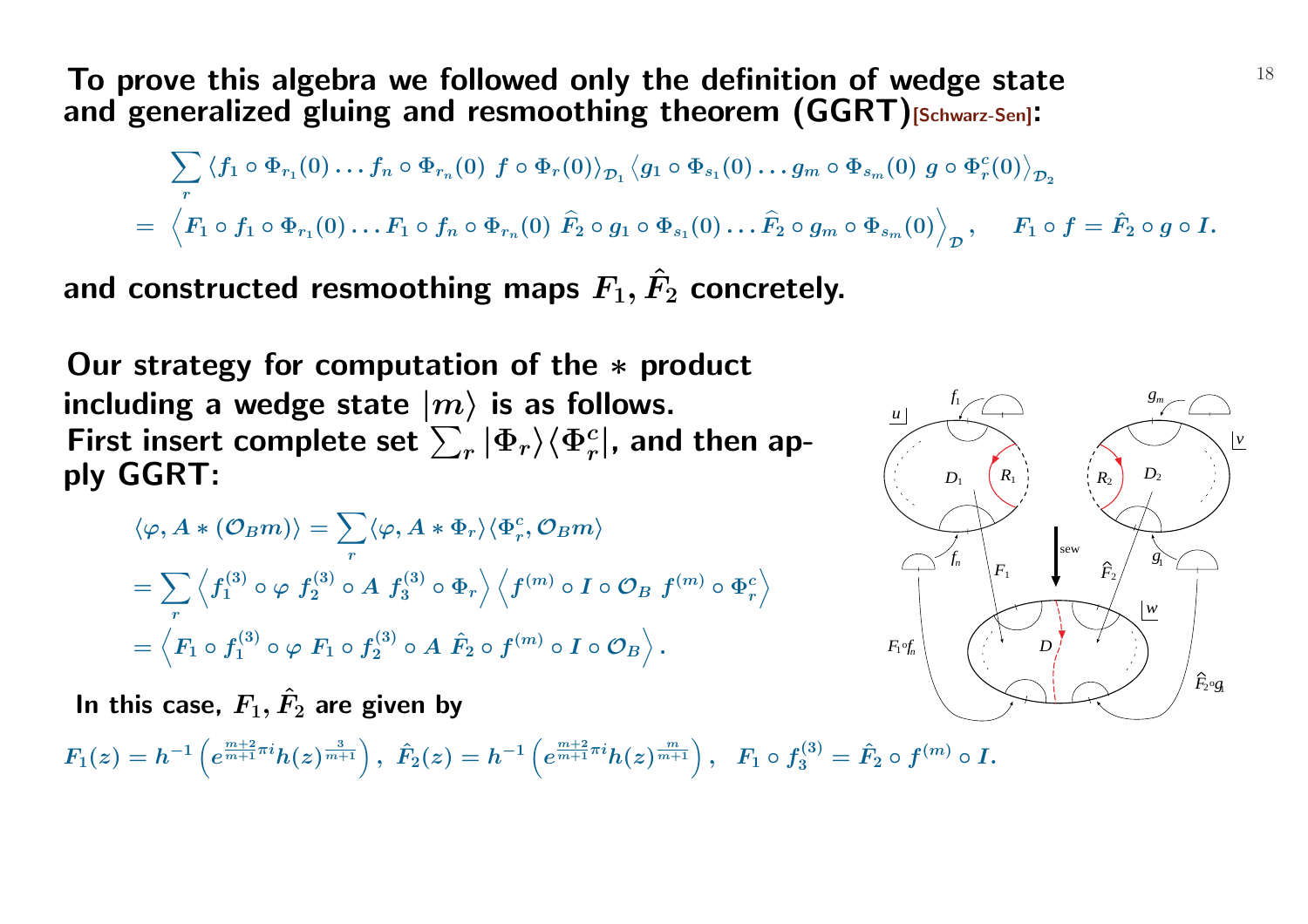Using this technique, we proved some algebras about the identity state  $19$  $|\mathcal{I}\rangle = |m=1\rangle$  :

$$
\langle \varphi, \mathcal{I} * \psi \rangle = \langle \varphi, \psi * \mathcal{I} \rangle = \langle \varphi, \psi \rangle, \quad \langle \varphi, \mathcal{I} * \mathcal{OI} \rangle = \langle \varphi, \mathcal{OI} * \mathcal{I} \rangle = \langle \varphi, \mathcal{OI} \rangle
$$

**In this sense, we found the identity state** *I* **behaves like the identity with respect to the** *∗* **product in CFT language.**

**In the same way, we have checked 'partial integration formula'**

 $\langle \varphi , (Q_R A) * B \rangle = - (-1)^{|A|} \langle \varphi , A * (Q_L B) \rangle ,$ 

even on the wedge state:  $|A\rangle = \mathcal{O}_A|m\rangle$  or  $|B\rangle = \mathcal{O}_B|m\rangle$ . Here we defined  $Q_{L(R)}$  using the primary BRST current  $j_B$  as  $Q_{L(R)} := \int$  $C_{\pmb{L}(\pmb{R})}$  $\frac{dz}{2\pi i}j_B(z)$ .



**From these results we have verified that**

$$
|\Phi_0\rangle=-Q_L|\mathcal{I}\rangle+\frac{a}{2}\mathcal{Q}^\epsilon|\mathcal{I}\rangle,\ \ \, \left(\mathcal{Q}^\epsilon:=\frac{1}{2i}\left(e^{-i\epsilon}c(ie^{i\epsilon})-e^{i\epsilon}c(-ie^{-i\epsilon})\right)\right)
$$

**satisfies equation of motion of CSFT :**

$$
\langle \varphi, Q_B \Phi_0 + \Phi_0 * \Phi_0 \rangle = 0, \;\; \forall \varphi.
$$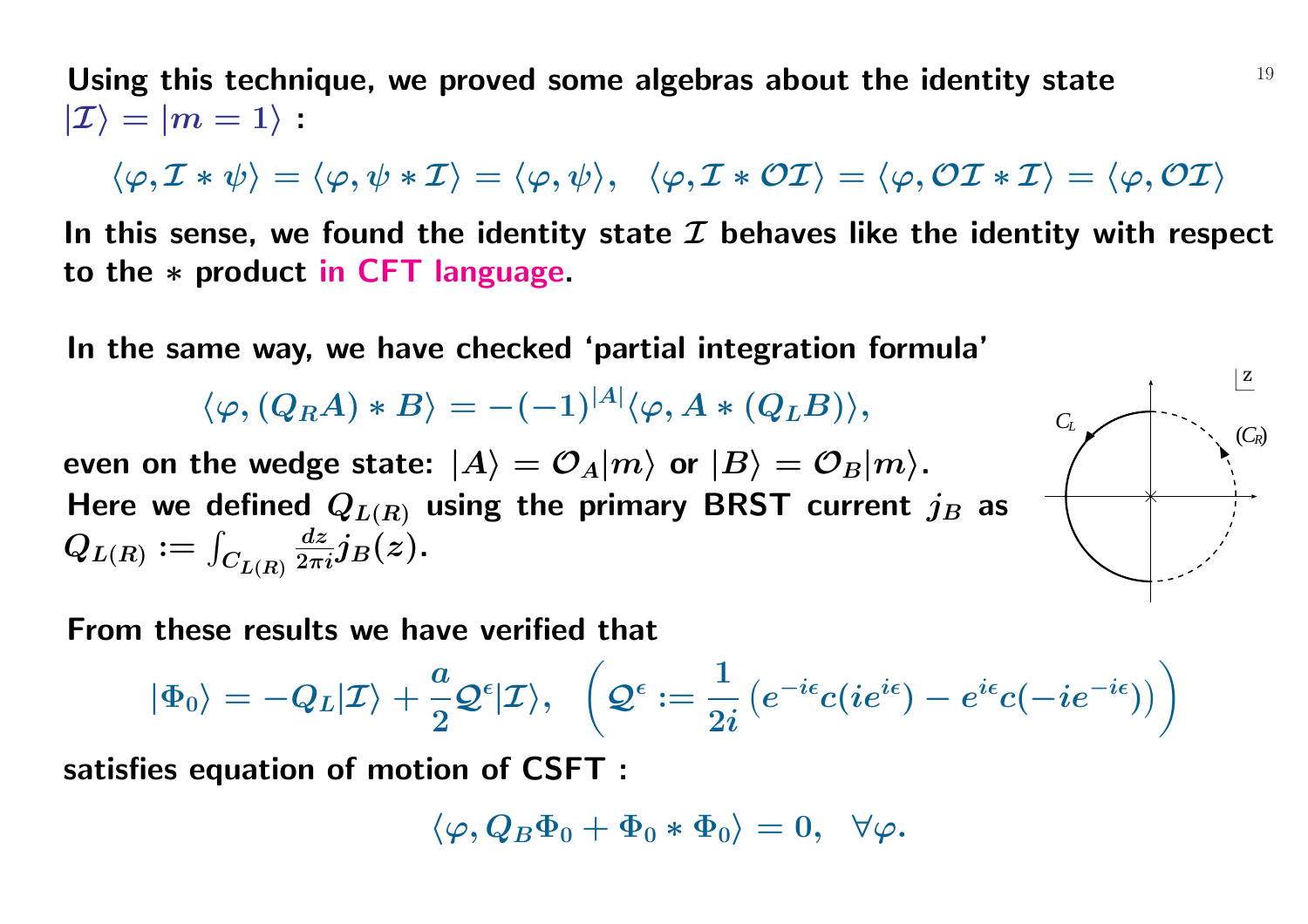By expanding CSFT action around our solution  $\Phi_0$  :  $100$ 

$$
S_{\text{CSFT}}|_{\Phi_0+\Psi}=-\frac{1}{g_o^2}\left(\frac{a}{2}\langle\Psi,\mathcal{Q}_\epsilon\Psi\rangle+\frac{1}{3}\langle\Psi,\Psi*\Psi\rangle\right)+S_{\text{CSFT}}|_{\Phi_0},
$$

we have derived GRSZ's VSFT action which is regularized by  $\epsilon$  in the kinetic term:

$$
\mathcal{Q}_\epsilon=\frac{1}{4i}\left(e^{-i\epsilon}c(ie^{i\epsilon})+e^{i\epsilon}c(ie^{-i\epsilon})-e^{-i\epsilon}c(-ie^{-i\epsilon})-e^{i\epsilon}c(-ie^{-i\epsilon})\right)\ \stackrel{\epsilon\rightarrow 0}{\longrightarrow}\frac{1}{2i}(c(i)-c(-i)).
$$

**Naively one might think the value of the CSFT action at**  $\Phi_0$  **would be zero, but it may be possible to give a nonzero value for D25-brane tension.**

**In fact we have**



$$
\begin{aligned} &\langle \mathcal{Q}^\epsilon \widetilde{\mathcal{I}}_\delta, Q_B \mathcal{Q}^\epsilon \widetilde{\mathcal{I}}_\delta \rangle \\ &= -\delta^2 \sin^2 \epsilon \left[ \frac{1}{2} \left\lbrace \left( \tan \frac{\epsilon}{2} \right)^{\frac{2}{\delta}} + \left( \tan \frac{\epsilon}{2} \right)^{-\frac{2}{\delta}} \right\rbrace + 3 \right] V_{26}, \end{aligned}
$$

where  $\mathcal{I}_{\delta}$  is regularized identity state which is necessary to apply GGRT. (At  $\delta = 0$  this quantity would **vanish if one uses equation of motion naively.)**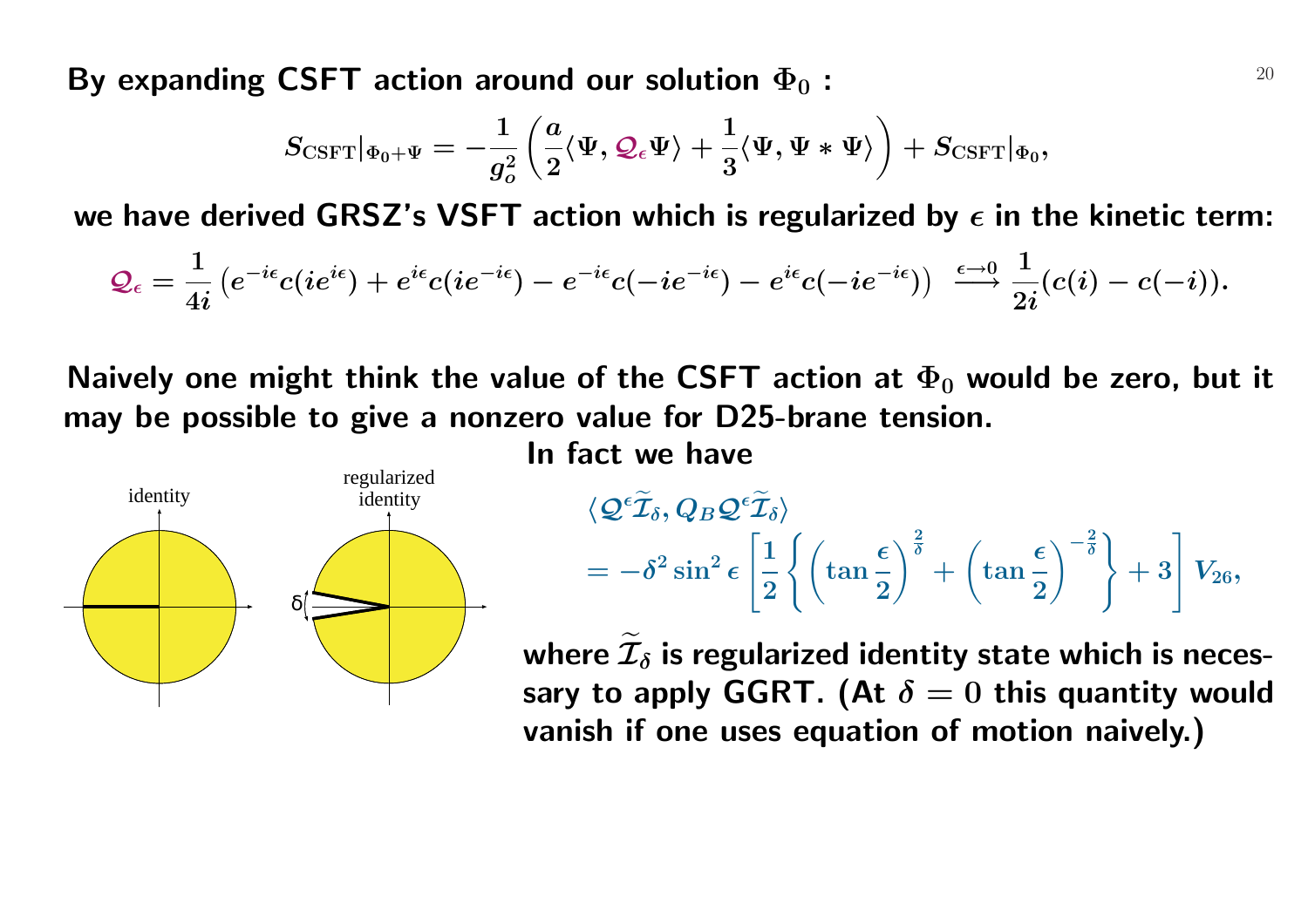#### **Remark** <sup>21</sup>

#### **The solution of the CSFT such as**

$$
\Psi_c=-Q_L\mathcal{I}+C_L(f)\mathcal{I},~~C_L(f)=\int_{C_L}d\sigma f(\sigma)(c(\sigma)+c(-\sigma)),~~f(\pi-\sigma)=f(\sigma),f\left(\frac{\pi}{2}\right)=0
$$

**was considered earlier by Horowitz et.al. in the context of purely cubic SFT, but they treated identity state rather formally (i.e., they treated** *I* **as a formal object which behaves like the identity).**

**If one uses the equations which were proved formally**

$$
Q_B \Psi_c + \Psi_c \star \Psi_c = 0, \quad Q_L \mathcal{I} \star Q_L \mathcal{I} = C_L(f) \mathcal{I} \star C_L(f) \mathcal{I} = 0,
$$

**the value of the action at this solution vanishes :**

$$
S|_{\Psi_c} \propto \langle \Psi_c, \Psi_c \star \Psi_c \rangle = 0.
$$

**Recently Takahashi-Tanimoto constructed a solution of CSFT of the form**  $-Q_L(f)\mathcal{I} + C_L(g)\mathcal{I}, \quad f \neq 1$ .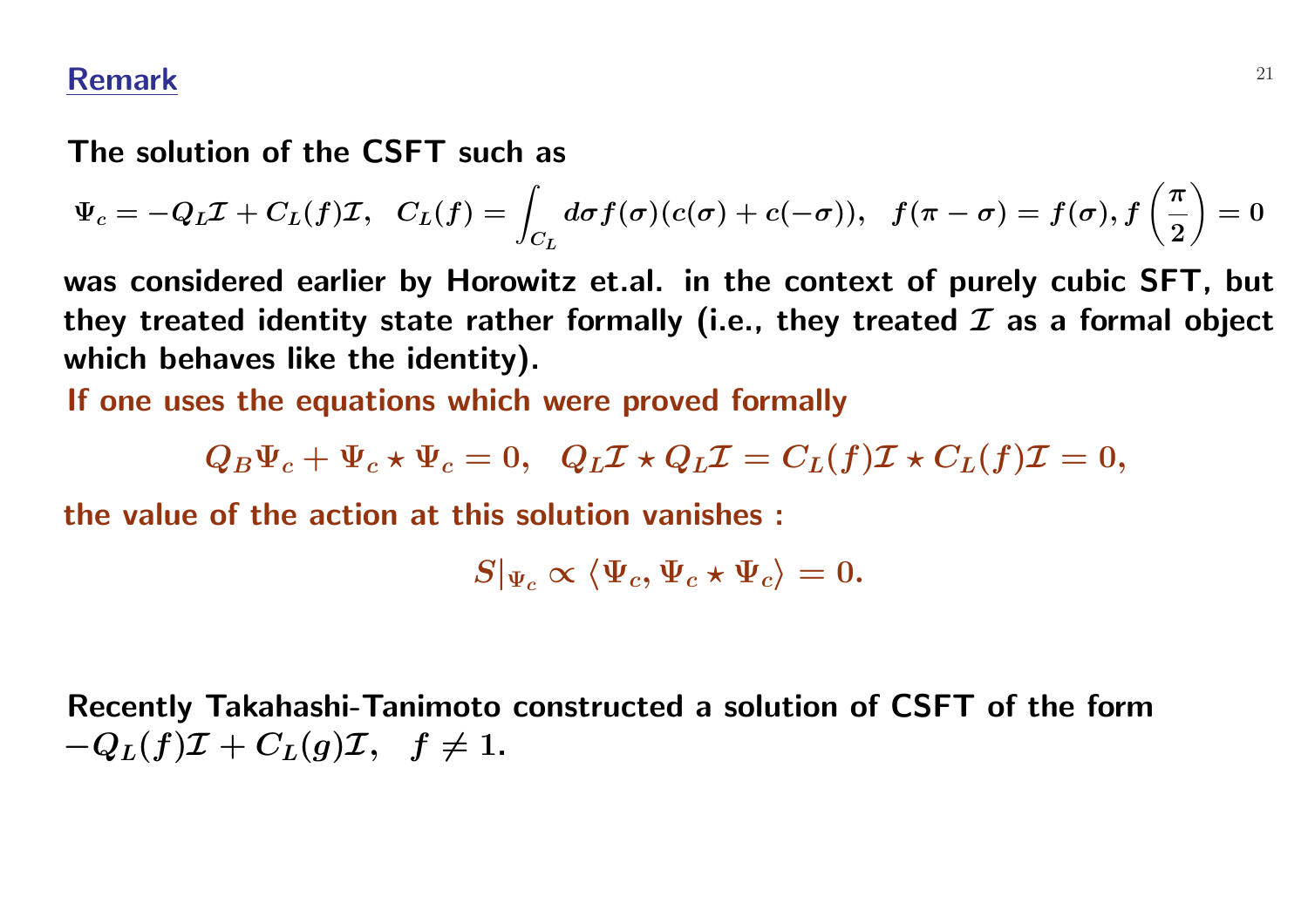**We examined Witten's** *∗* **product both in oscillator and in CFT language.**

**We constructed solutions of VSFT in oscillator representation and a solution of CSFT in CFT language. The latter one derives GRSZ's VSFT action from Witten's CSFT, but to confirm Sen's conjecture we should obtain D25-brane tension from potential height.**

**The identity state** *I* **is rather complicated in ghost part in oscillator representation, and** *naive* **computation (using relations among Neumann coefficient matrices** *formally*) gives some unexpected results: for example  $\mathcal{I} \star \mathcal{I} = 0$ .

**This subtlety would be caused not only by** *c***-ghost anomaly but also by regarding** *∞ × ∞* **matrices as usual number. We might have to treat them more carefully using Neumann coefficient matrices spectroscopy [RSZ].**

**On the other hand, we proved some relations expected of the identity state using GGRT in CFT language. But the evaluation of the action including** *I* **is still rather subtle because an appropriate regularization is required.**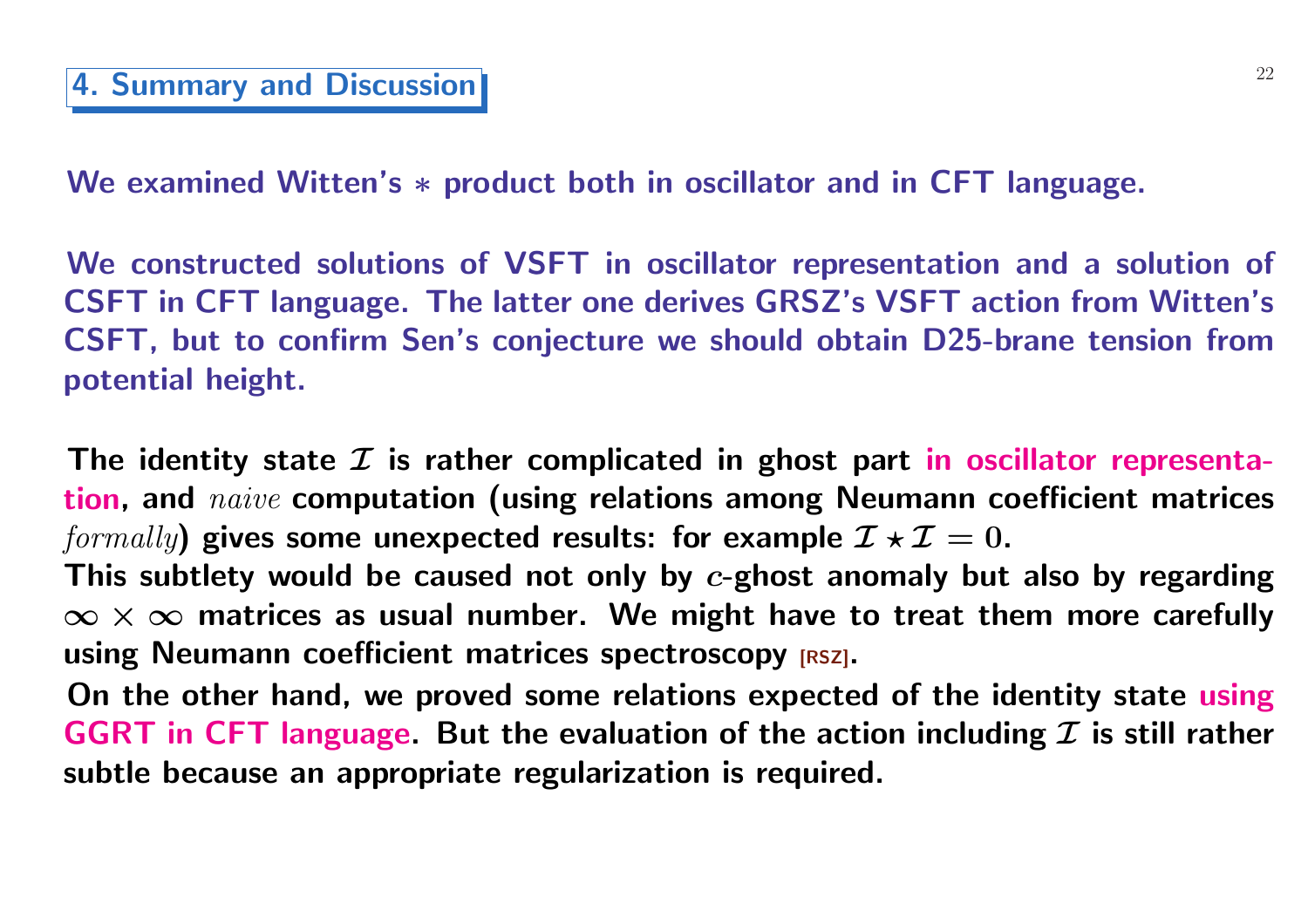# <sup>23</sup> **Appendix**

# **Gaussian integral formula:**

**matter part (momentum zero sector)**

$$
\exp\left(\frac{1}{2}aMa + \lambda a\right) \exp\left(\frac{1}{2}a^{\dagger}Na^{\dagger} + \mu a^{\dagger}\right)|0\rangle
$$
  
= 
$$
\frac{1}{\sqrt{\det(1 - MN)}} \exp\left(\frac{1}{2}\lambda N(1 - MN)^{-1}\lambda + \frac{1}{2}\mu M(1 - NM)^{-1}\mu + \lambda(1 - NM)^{-1}\mu\right)
$$
  

$$
\cdot \exp\left((\lambda N + \mu)(1 - MN)^{-1}a^{\dagger} + \frac{1}{2}a^{\dagger}N(1 - MN)^{-1}a^{\dagger}\right)|0\rangle, \quad [a_m, a_n^{\dagger}] = \delta_{mn}, \ a_n|0\rangle = 0, n \ge 1.
$$

**ghost part**

$$
\exp(cAb + c_0\alpha b + c\mu + \nu b + c_0\gamma) \exp(c^{\dagger}Bb^{\dagger} + c^{\dagger}\beta b_0 + c^{\dagger}\rho + \sigma b^{\dagger} + \delta b_0)|+\rangle = \det(1 + BA) \det \Delta \cdot e^{E_1+E_0}|+\rangle,
$$
  
\n
$$
\Delta = 1 + \alpha(1 + BA)^{-1}\beta,
$$
  
\n
$$
E_1 = c^{\dagger}(1 + BA)^{-1}Bb^{\dagger} + c^{\dagger}(1 + BA)^{-1}(\rho - B\mu) + (\nu B + \sigma)(1 + AB)^{-1}b^{\dagger}
$$
  
\n
$$
+\nu(1 + BA)^{-1}(\rho - B\mu) - \sigma(1 + AB)^{-1}(A\rho + \mu),
$$
  
\n
$$
E_0 = -c^{\dagger}(1 + BA)^{-1}\beta\Delta^{-1}(\alpha(1 + BA)^{-1}Bb^{\dagger} - b_0) - c^{\dagger}(1 + BA)^{-1}\beta\Delta^{-1}(\alpha(1 + BA)^{-1}(\rho - B\mu) + \gamma)
$$
  
\n
$$
-( (\nu - \sigma A)(1 + BA)^{-1}\beta + \delta)\Delta^{-1}(\alpha(1 + BA)^{-1}Bb^{\dagger} - b_0)
$$
  
\n
$$
-( (\nu - \sigma A)(1 + BA)^{-1}\beta + \delta)\Delta^{-1}(\alpha(1 + BA)^{-1}(\rho - B\mu) + \gamma),
$$
  
\n
$$
\{c_n, b_m\} = \delta_{n+m,0}, \ c_n|+\rangle = 0, n \ge 0, \ b_n|+\rangle = 0, n \ge 1, \quad c_n^{\dagger} := c_{-n}, b_n^{\dagger} := b_{-n}, n \ge 1.
$$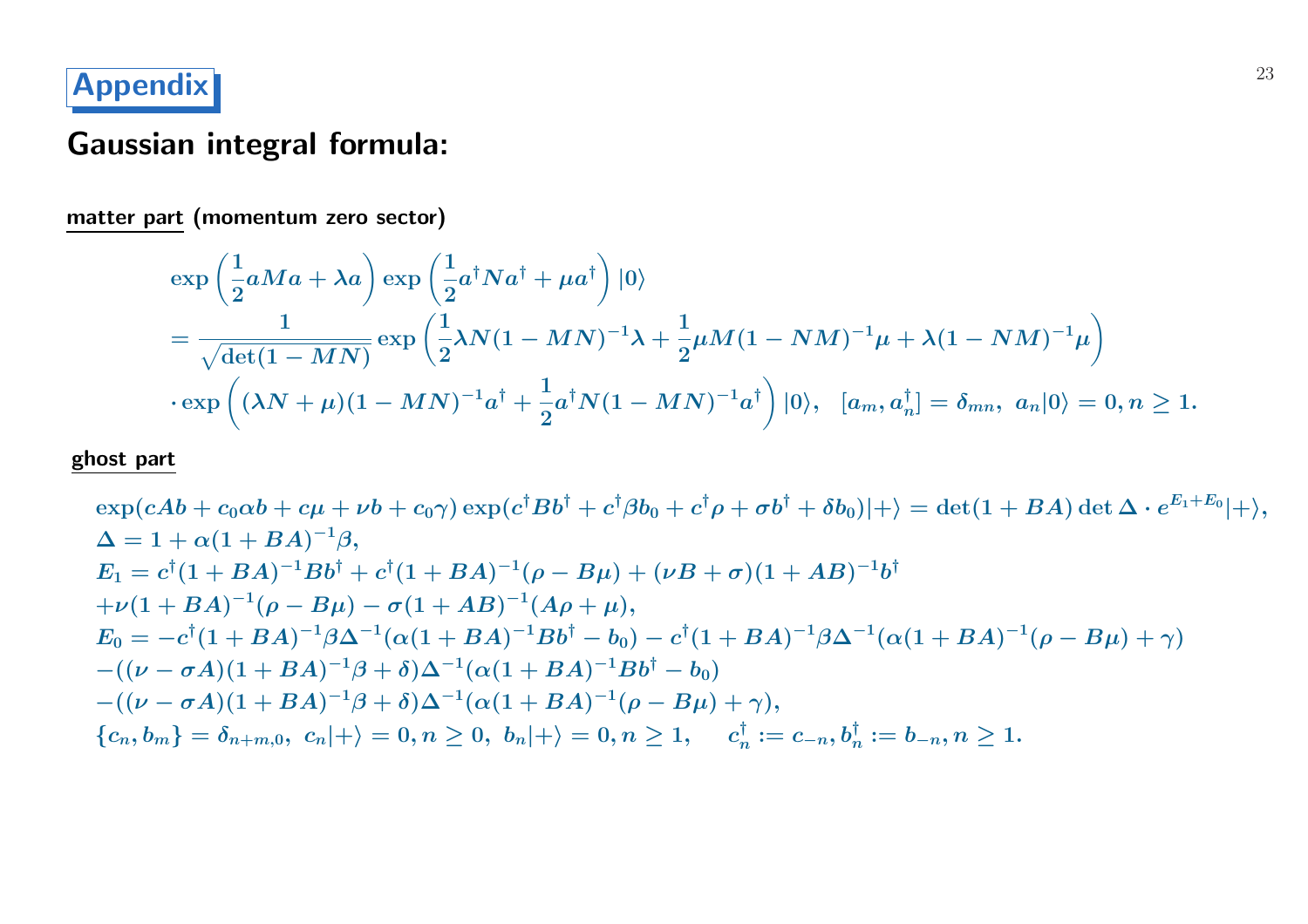# **More on Identity State** 24

## **Oscillator language**

 $|\mathcal{I} \star \mathcal{I}\rangle = 0 \neq |\mathcal{I}\rangle$  (?)

**by** *naive* **computation in ghost part**

$$
\mathcal{Q}_\epsilon|\mathcal{I}\rangle = \left(1+2\sum_{n=1}^\infty \cos2n\epsilon\right)c_0|\mathcal{I}\rangle \neq 0
$$

for  $\epsilon \neq 0$ 

*•*

*•*

*•*

$$
\frac{1}{2i}\left(c(i)-c(-i)\right)\ket{\mathcal{I}}=(1+2\zeta(0))c_0\vert\mathcal{I}\rangle=0
$$

**CFT language (LPP+GGRT)**

 $\langle \varphi, \mathcal{I} * \mathcal{I} \rangle = \langle \varphi, \mathcal{I} \rangle, \ \forall \varphi.$ 

 $\langle \varphi, \mathcal{Q}_\epsilon \mathcal{I} \rangle = 0,$ 

for  $\epsilon \neq 0$ .

*•* **[GRSZ]**

*•*

*•*

$$
\left\langle \varphi, \frac{1}{2i}\left(c(i)-c(-i)\right) {\cal I} \right\rangle \;\; = \;\; \left\langle \varphi, \lim_{\epsilon \to 0} {\cal Q}_\epsilon {\cal I} \right\rangle \\\; := \; \lim_{\epsilon \to 0} \langle \varphi, {\cal Q}_\epsilon {\cal I} \rangle = 0.
$$